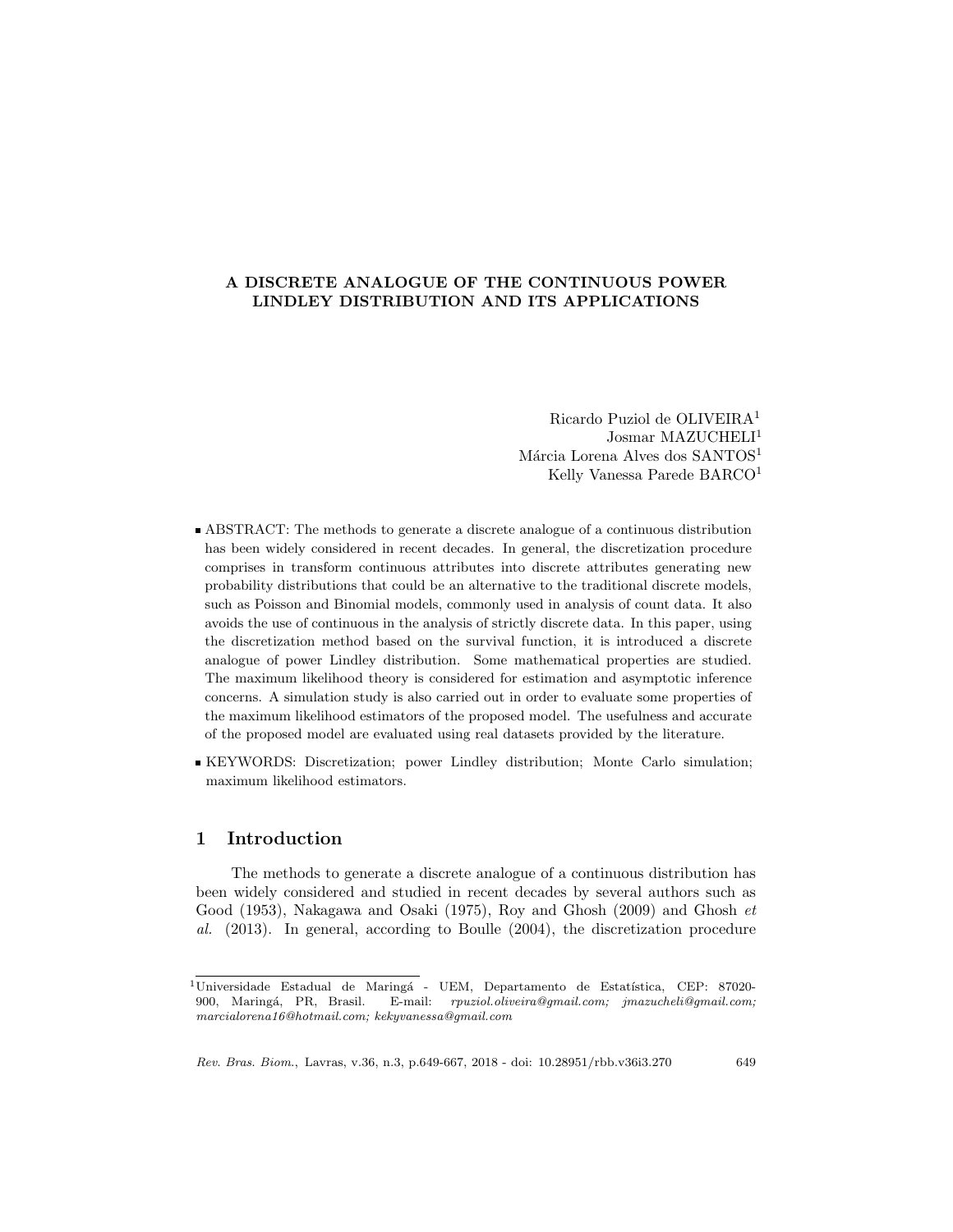comprises in transform continuous attributes into discrete attributes generating new probability distributions with a defined support in Z. Basically, this process produces probability functions that could be an alternative to the traditional distributions used in count data analyze such as Poisson and Negative Binomial distributions, for example.

In the literature, there are several methods to obtain a discrete distribution from a continuous distribution: the discretization method based on the survival function (NAKAGAWA and OSAKI, 1975), the discretization method based on an infinite series (GOOD, 1953; KULASEKERA and TONKYN, 1992; KEMP, 1997; SATO et al., 1999), the discretization method based on the hazard function (STEIN, 1984), the compound two-phase method (CHAKRABORTY, 2015), the discretization method based on reverse hazard function (GHOSH *et al.*, 2013), among many others.

The method of discretization by survival function was proposed by Nakagawa and Osaki (1975). This method allow us to discretize a continuous random variable from its survival function. Several properties of the survival and of the risk functions were studied by Bracquemond and Gaudoin (2003), Roy (2003), Kemp (2004), Chakraborty (2015), among many others. According to Kemp (2004), we can define an discrete analogue to continuous random variable as follows:

**Definition 1.1.:** Let X a continuous random variable. If X has survival function  $S_X(x)$ , then the discrete random variable  $Y = |X|$ , where  $|X|$  indicates the smallest integer part or equal to  $X$ , has PMF (probability mass function) written as:

$$
P(Y=k) = \sum_{j=0}^{1} (-1)^{j} S_{X}(k+j).
$$
 (1)

Some distributions discretized by this method introduced in the literature are: inverse Rayleigh distribution (HUSSAIN AND AHMAD, 2014), Lindley distribution  $(GOMEZ-DENIZ and CALDERIN-OJEDA, 2011; BAKOUCH et al., 2014)$ , Type II generalized exponential distribution (NEKOUKHOU et al., 2013), gamma distribution (CHAKRABORTY and CHAKRAVARTY, 2012), inverse Weibull distribution (JAZI et al., 2010), Burr XII and Pareto distributions (KRISHNA and PUNDIR, 2009), Rayleigh distribution (ROY, 2004), among many others.

The main goal of this paper is to use Nakagawa and Osaki's discretization method to propose a discrete analogue for power Lindley distribution (GHITANY et al., 2013). It is expect the proposed model to be suitable alternatives to model with good performance and accurate count and failure times datasets since not many of the known distributions (especially discrete distributions) can provide accurate models for both count and failure times data.

In the literature, the Lindley distribution was introduced by Lindley (1958) in the Bayesian context, and subsequently studies in details by Ghitany et al. (2008). For many years, it has been used in compound process allied with Poisson distribution (SANKARAN, 1970). A continuous random variable X is said to have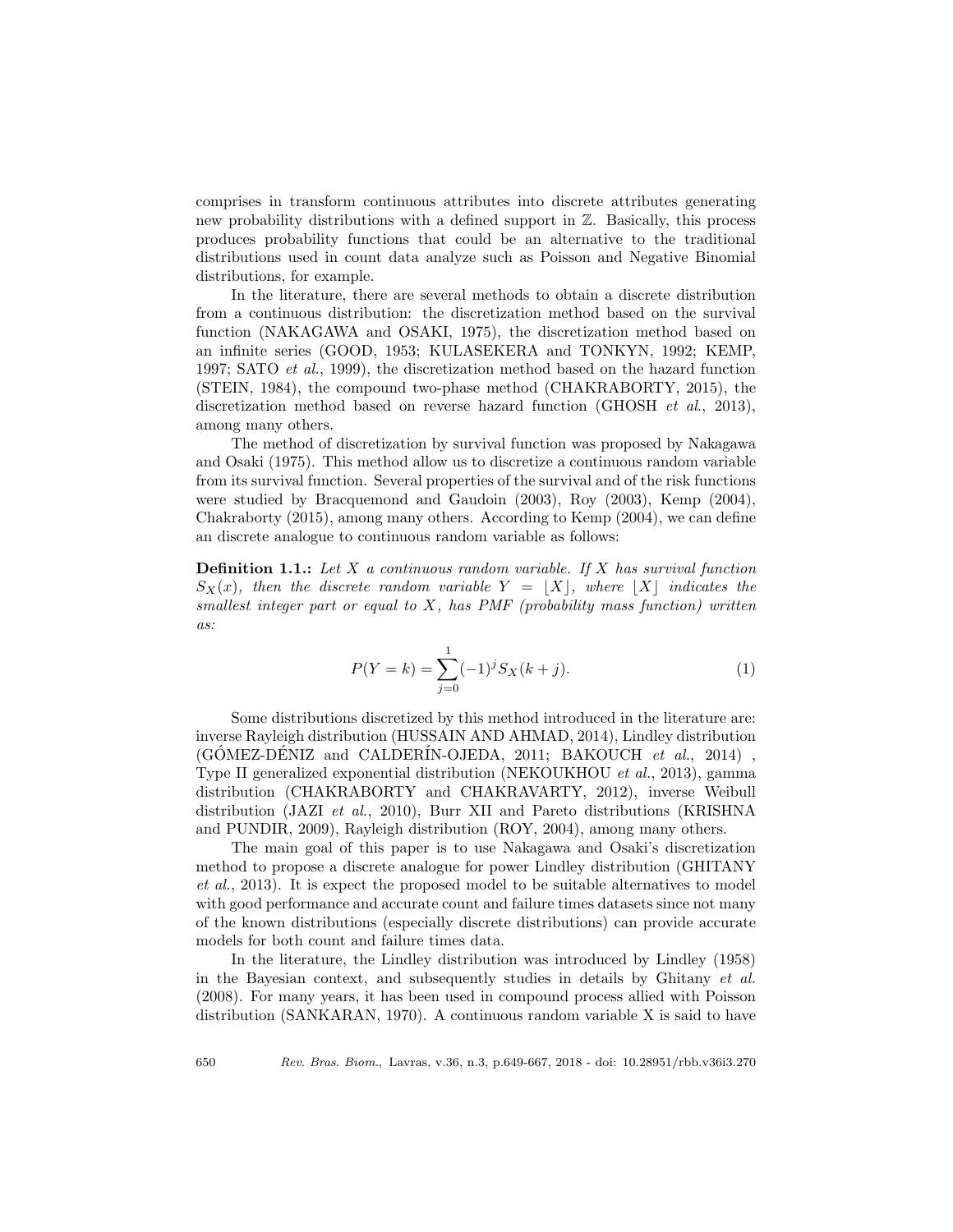Lindley distribution if its probability density function (pdf) can be written as

$$
f(x \mid \beta) = \frac{\beta^2}{1 + \beta} (1 + x) e^{-\beta x},\tag{2}
$$

where  $x > 0$  and  $\beta > 0$  is the scale parameter. The expression (2) can also be written as a mixture of two distributions which components are the exponential distribution,  $f_1(x | \beta) = \beta e^{-\beta x}$ , and the gamma distribution,  $f_2(x | \beta) = x\beta^2 e^{-\beta x}$ . The probabilities of each component are, respectively,  $\frac{\beta}{1+\beta}$  and  $\frac{1}{1+\beta}$ .

A comprehensive discussion about the mathematical properties of the Lindley distribution such as moments, hazard function, stochastic orderings, parameter estimation, among others is also presented on the mentioned paper. The corresponding survival function is given by

$$
S(x \mid \beta) = \left(1 + \frac{\beta x}{1 + \beta}\right) e^{-\beta x},\tag{3}
$$

In last years, several generalizations of Lindley distributions were proposed in the literature, such as the power Lindley distribution introduced by Ghitany et. al.  $(2013)$ , the weighted Lindley distribution proposed by Ghitany *et. al.*  $(2011)$ , the quasi-Lindley distribution introduced by Shanker (2013), the inverse Lindley distribution proposed by Sharma (2015), the transmuted Lindley distribution proposed by Merovci (2013), the inverse power Lindley proposed by Parede et al. (2016) and so on.

Let a random variable Y follows one-parameter Lindley distribution then  $X =$  $Y^{\frac{1}{\alpha}}$ , follows a power Lindley distribution with probability density function:

$$
f(x \mid \alpha, \beta) = \frac{\alpha \beta^2}{1 + \beta} (1 + x^{\alpha}) x^{\alpha - 1} e^{-\beta x^{\alpha}}
$$
 (4)

where  $x > 0$  and  $\alpha, \beta > 0$  are, respectively, the shape and scale parameters. The pdf in (4) has decreasing, unimodal, and decreasing-increasing-decreasing behavior. Also, note that, the Lindley distribution is a particular case of power Lindley distribution when  $\alpha = 1$ . Besides that, it is easy to verify that (4) may be acquired by the mixture of a Weibull distribution with shape  $\alpha$  and scale  $\beta$  and the generalized gamma distribution with shape 2 and  $\alpha$  and scale  $\beta$ . The corresponding survival function is given by

$$
S(x \mid \alpha, \beta) = \left(1 + \frac{\beta x^{\alpha}}{1 + \beta}\right) e^{-\beta x^{\alpha}},\tag{5}
$$

The contents of this paper are organized as follows: in Section 2 is presented the discrete power Lindley distribution and its mathematical properties. The estimation procedures using the method of maximum likelihood is introduced in Section 3. In Section 4 it is presented the results of a Monte Carlo simulation study to evaluate the bias and the mean squared errors of the maximum likelihood estimators. In Section 5, applications of the proposed model to real datasets are considered to illustrate its usefulness. Finally, the Section 6 close the paper with some concluding remarks.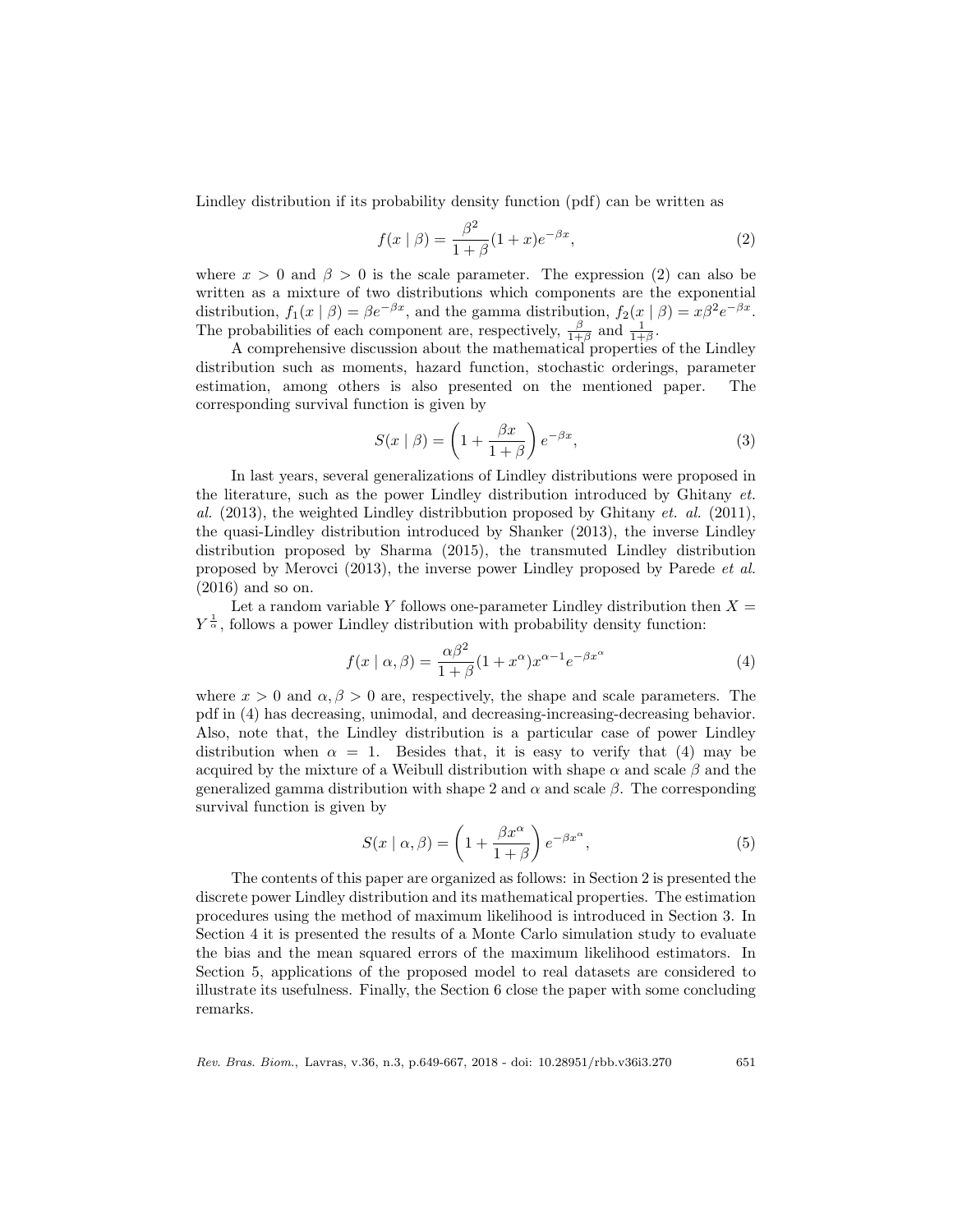### 2 The discrete power Lindley distribution

Assuming the power Lindley distribution as baseline distribution with the survival function given by (5) and using the discretization method based on the survival function, the discrete power Lindley distribution, hereafter DPL distribution, has probability function written as:

$$
P(X = x \mid \alpha, \beta) = \left(1 + \frac{\beta x^{\alpha}}{\beta + 1}\right) \gamma^{x^{\alpha}} - \left(1 + \frac{\beta(x+1)^{\alpha}}{\beta + 1}\right) \gamma^{(x+1)^{\alpha}} \tag{6}
$$

where  $x = 0, 1, \ldots, \alpha, \beta > 0$  and  $\gamma = \exp(-\beta)$ . The DPL distribution satisfies the log-concavity inequation (KEILSON and GERBER, 1971) and, therefore, is unimodal for all  $\alpha, \beta > 0$ . In Figure 1, for some values of  $\alpha$  and  $\beta$ , it is illustrated the behavior of probability mass function of DPL distribution.

Theorem 2.1. The probability mass function of DPL distribution is unimodal.

*Proof.* Let a discrete random variable X such that  $X \sim DPL(\alpha, \beta)$ . Notice that:

$$
[P(X = x | \alpha, \beta)]^{2} = \gamma^{2x^{\alpha}} \left[ 1 + \frac{2\beta x^{\alpha}}{\beta + 1} + \frac{\beta^{2}x^{2\alpha}}{(\beta + 1)^{2}} \right]
$$
  
\n
$$
- 2\gamma^{x^{\alpha} + (x+1)^{\alpha}} \left[ 1 + \frac{\beta(x^{\alpha} + (x+1)^{\alpha})}{\beta + 1} + \frac{\beta^{2}x^{\alpha}(x+1)^{\alpha}}{(\beta + 1)^{2}} \right]
$$
  
\n
$$
+ \gamma^{2(x+1)^{\alpha}} \left[ 1 + \frac{2\beta(x+1)^{\alpha}}{\beta + 1} + \frac{\beta^{2}(x+1)^{2\alpha}}{(\beta + 1)^{2}} \right]
$$
  
\n
$$
\geq \gamma^{(x-1)^{\alpha} + (x+1)^{\alpha}} \left[ 1 + \frac{\beta[(x-1)^{\alpha} + (x+1)^{\alpha}]}{\beta + 1} + \frac{\beta^{2}(x-1)^{\alpha}(x+1)^{\alpha}}{(\beta + 1)^{2}} \right]
$$
  
\n
$$
- \gamma^{x^{\alpha} + (x+1)^{\alpha}} \left[ 1 + \frac{\beta[x^{\alpha} + (x+1)^{\alpha}]}{\beta + 1} + \frac{\beta^{2}x^{\alpha}(x+1)^{\alpha}}{(\beta + 1)^{2}} \right]
$$
  
\n
$$
- \gamma^{(x-1)^{\alpha} + (x+2)^{\alpha}} \left[ 1 + \frac{\beta[(x-1)^{\alpha} + (x+2)^{\alpha}]}{\beta + 1} + \frac{\beta^{2}(x-1)^{\alpha}(x+2)^{\alpha}}{(\beta + 1)^{2}} \right]
$$
  
\n
$$
+ \gamma^{x^{\alpha} + (x+2)^{\alpha}} \left[ 1 + \frac{\beta[x^{\alpha} + (x+2)^{\alpha}]}{\beta + 1} + \frac{\beta^{2}x^{\alpha}(x+2)^{\alpha}}{(\beta + 1)^{2}} \right].
$$

The right side of inequality above is the same as  $P(X = x - 1 | \alpha, \beta)P(X =$  $x+1 | \alpha, \beta$ . Therefore:

$$
[P(X = x \mid \alpha, \beta)]^{2} \ge P(X = x - 1 \mid \alpha, \beta)P(X = x + 1 \mid \alpha, \beta).
$$

In this way, the probability mass function of DPL distribution satisfies the log-concavity inequation and the result follows from Theorem 3 from Keilson and Gerber (1971).  $\Box$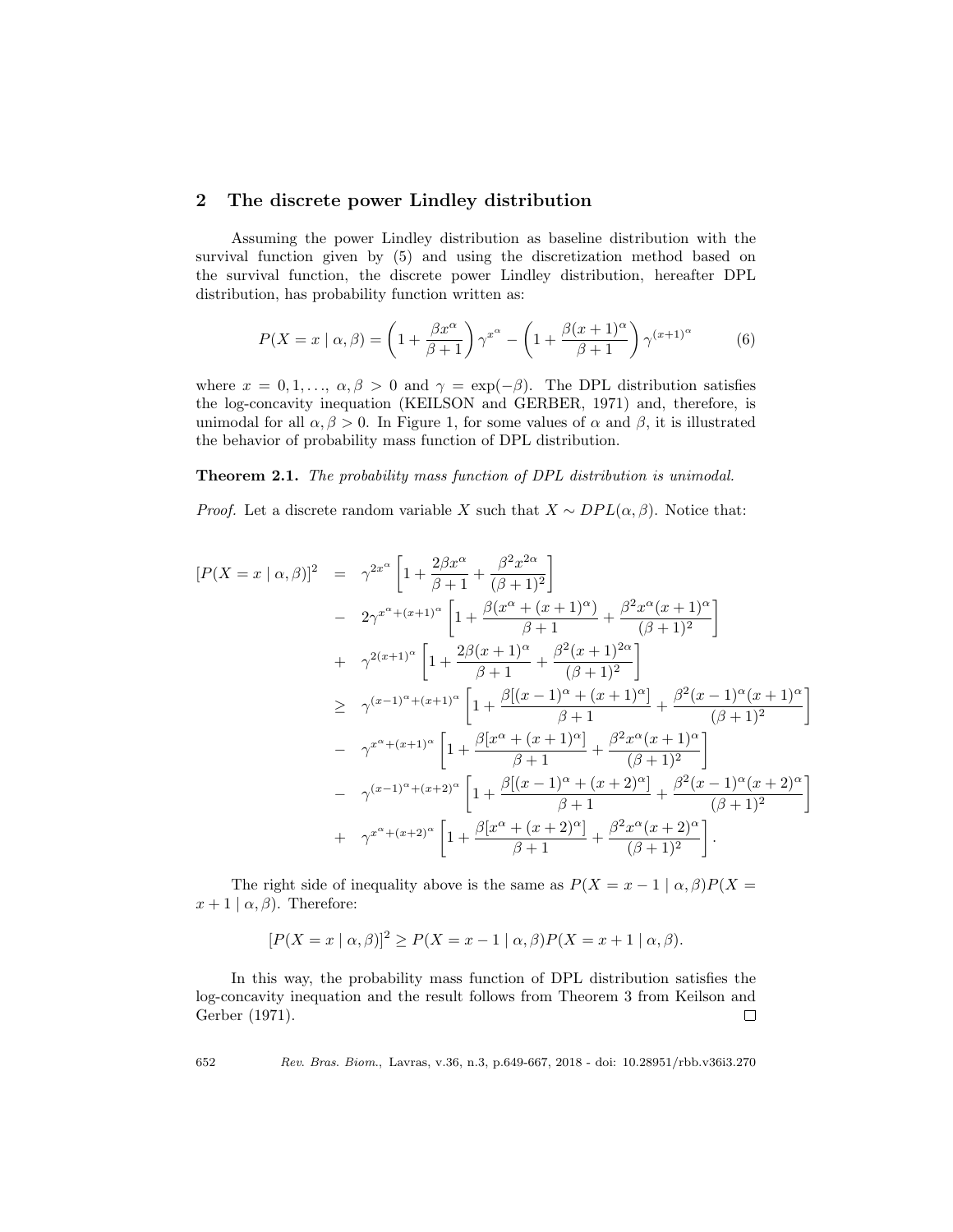

Figure 1 - Behavior of the probability function of the discrete power Lindley distribution considering different values for  $\alpha$  and  $\beta$  (upper-left panel:  $\alpha = 1.2, \beta = 0.1$ , upper-right panel:  $\alpha = 1.1, \beta = 0.2$ , lower-left panel:  $\alpha = 0.8, \beta = 0.3$  and lower-right panel:  $\alpha = 0.6, \beta = 0.3$ .

The cumulative distribution function and survival function of DPL distribution are given, respectively, as,

$$
F(x \mid \alpha, \beta) = 1 - \left(1 + \frac{\beta x^{\alpha}}{\beta + 1}\right) \gamma^{x^{\alpha}},\tag{7}
$$

and,

$$
S(x \mid \alpha, \beta) = \left(1 + \frac{\beta x^{\alpha}}{\beta + 1}\right) \gamma^{x^{\alpha}}
$$
 (8)

where  $x = 0, 1, 2, \ldots, \alpha, \beta > 0$  and  $\gamma = \exp(-\beta)$ . Notice that the survival function is the same for the continuous power Lindley and DPL in integer points of  $x$ .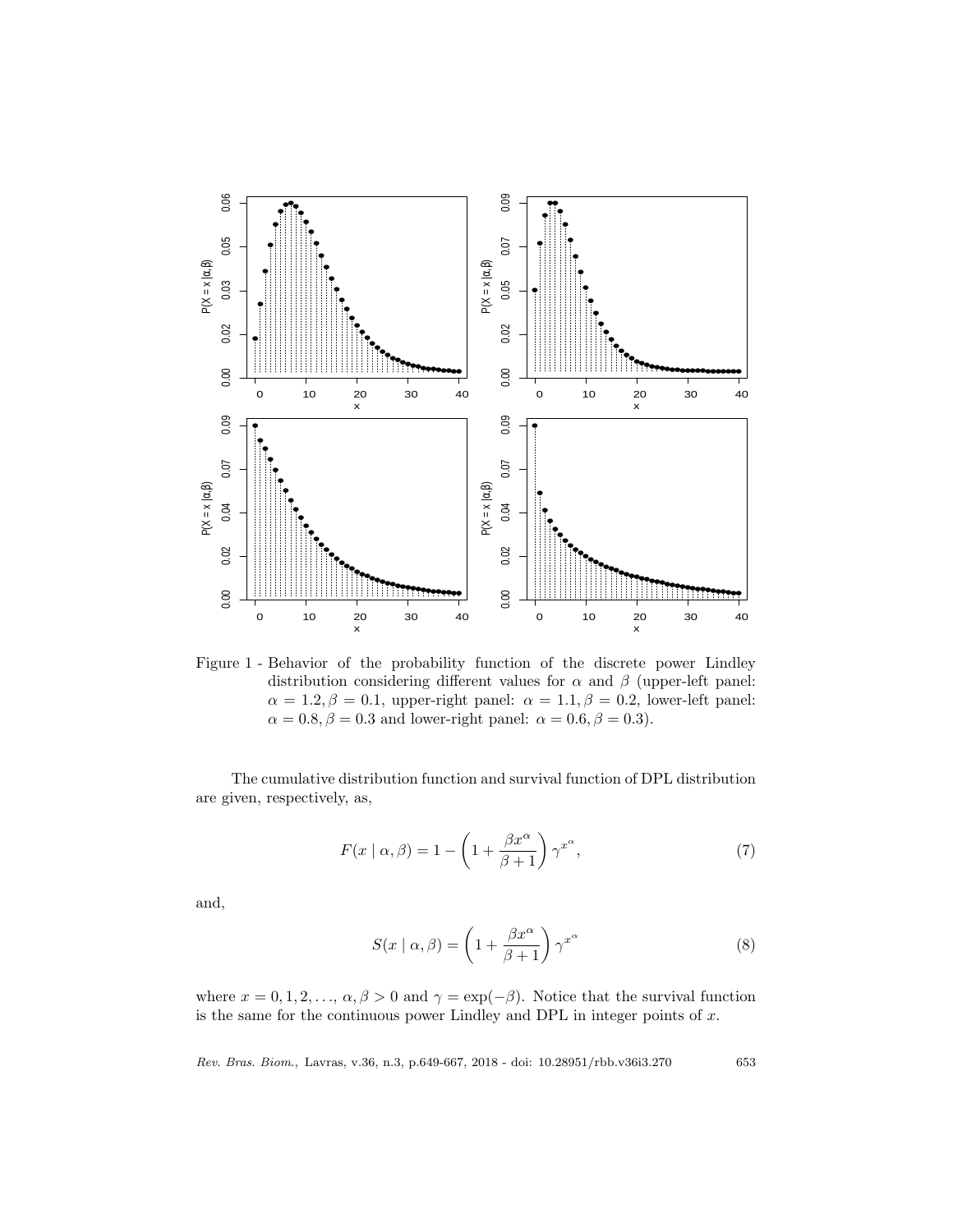#### 2.1 Hazard function

From the equations (6) and (8), it is obtained the hazard rate function which the behavior is illustrated in Figure 2 as follows,

$$
h(x \mid \alpha, \beta) = 1 - \left[ \frac{1 + \beta + \beta(x + 1)^{\alpha}}{1 + \beta + \beta x^{\alpha}} \right] \gamma^{(x+1)^{\alpha} - x^{\alpha}}
$$
(9)

where  $x = 0, 1, 2, \ldots, \alpha, \beta > 0$  and  $\gamma = \exp(-\beta)$ . Note that, for  $x \to 0$  and  $x \to \infty$ , the hazard hate function became into,

$$
h(0 | \alpha, \beta) = 1 - \frac{1 + 2\beta}{1 + \beta} \gamma
$$
\n
$$
h(\infty | \alpha, \beta) = \begin{cases} 0, & \text{if } \alpha < 1 \\ 1 - \gamma, & \text{if } \alpha = 1 \\ 1, & \text{if } \alpha > 1. \end{cases}
$$
\n
$$
(10)
$$



Figure 2 - Behavior of the hazard function of the discrete power Lindley distribution considering different values for  $\alpha$  and  $\beta$  (upper-left panel:  $\alpha = 0.7, \beta =$ 0.5, upper-right panel:  $\alpha = 1.2, \beta = 0.1$ , lower-left panel:  $\alpha = 1.1, \beta =$ 0.2 and lower-right panel:  $\alpha = 0.6, \beta = 0.3$ .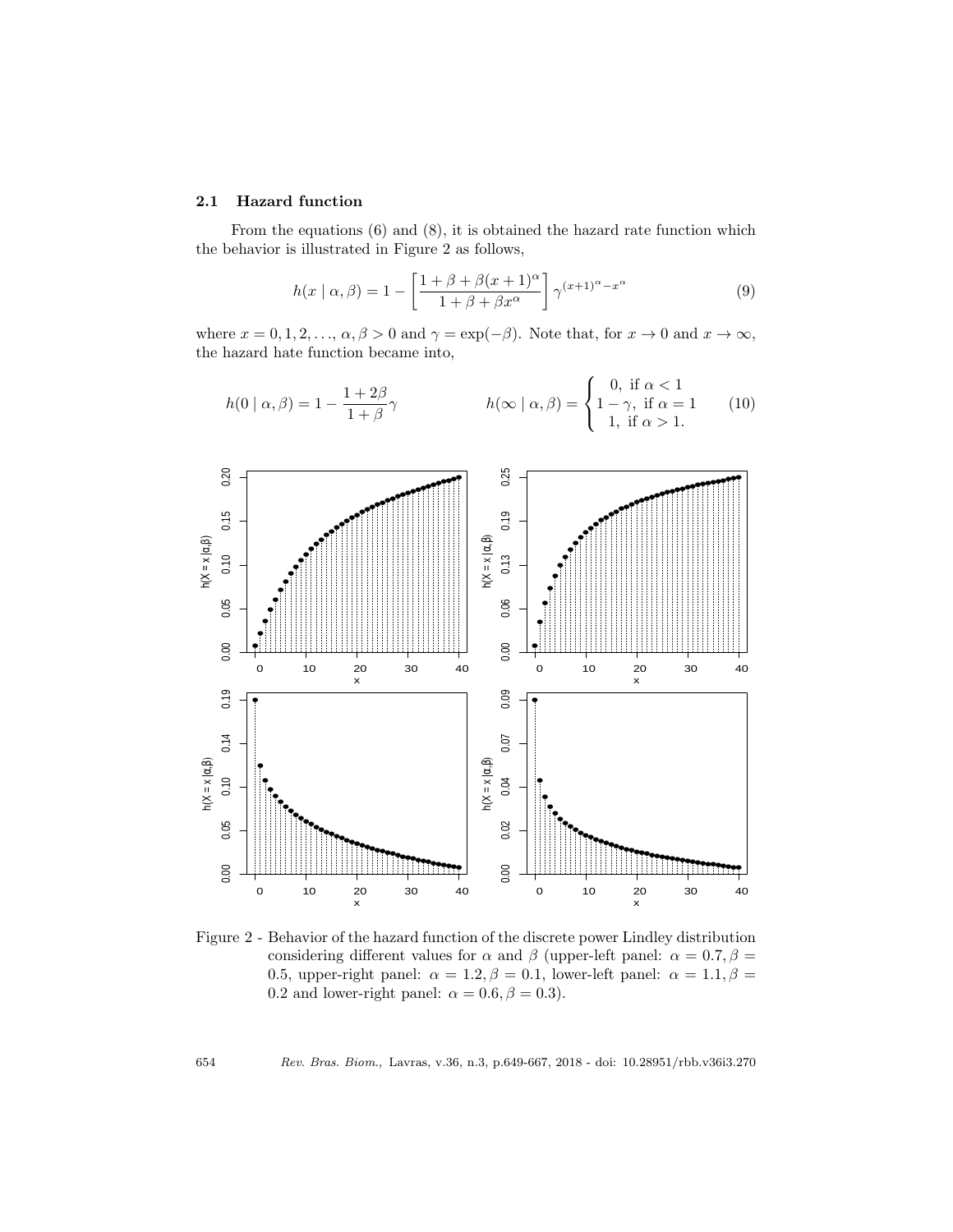### 2.2 Quantile

For all  $\alpha, \beta > 0$ , the quantile function, as in the continuous case, can be written in terms of the Lambert  $\boldsymbol{W}$  function:

$$
Q(p \mid \alpha, \beta) = \left[ \left[ -1 - \frac{1}{\beta} - \frac{1}{\beta} W_{-1}(-(1+\beta)e^{(-1-\beta)}(1-p)) \right]^{\frac{1}{\alpha}} \right], \quad 0 < p < 1 \tag{11}
$$

where  $W_{-1}$  is the lower branch of the Lambert W function and  $\lvert \cdot \rvert$  denotes the floor of  $Q(p | \alpha, \beta)$ . From (11) and taking  $p = \frac{1}{4}$  $\frac{1}{4}, \frac{1}{2}$  $\frac{1}{2}$  and  $\frac{3}{4}$ , the 25%, 50% and 75% percentiles are written as,

$$
Q\left(\frac{1}{4} \mid \alpha, \beta\right) = \left[\left[-1 - \frac{1}{\beta} - \frac{1}{\beta}W_{-1}\left(-\frac{3}{4}(1+\beta)e^{(-1-\beta)}\right)\right]^{\frac{1}{\alpha}}\right],
$$
  
\n
$$
Q\left(\frac{1}{2} \mid \alpha, \beta\right) = \left[\left[-1 - \frac{1}{\beta} - \frac{1}{\beta}W_{-1}\left(-\frac{1}{2}(1+\beta)e^{(-1-\beta)}\right)\right]^{\frac{1}{\alpha}}\right],
$$
  
\n
$$
Q\left(\frac{3}{4} \mid \alpha, \beta\right) = \left[\left[-1 - \frac{1}{\beta} - \frac{1}{\beta}W_{-1}\left(-\frac{1}{4}(1+\beta)e^{(-1-\beta)}\right)\right]^{\frac{1}{\alpha}}\right].
$$

#### 2.3 Moments

Let  $X$  be a discrete random variable following a DPL distribution. The  $kth$ order moment of  $X$  could be expressed in an infinite sum as:

$$
\mathbb{E}[X^k] = \sum_{x=0}^{\infty} x^k \gamma^{x^{\alpha}} - \sum_{x=0}^{\infty} \sum_{j=0}^{\infty} x^k \frac{[-\beta(x+1)^{\alpha}]^j}{j!} + \frac{\beta}{\beta+1} \left[ \sum_{x=0}^{\infty} x^{k+\alpha} \gamma^{x^{\alpha}} - \sum_{x=0}^{\infty} \sum_{j=0}^{\infty} x^k (x+1)^{\alpha} \frac{[-\beta(x+1)^{\alpha}]^j}{j!} \right].
$$
 (12)

Notice that the  $kth$ -order moment of  $X$  does not have a closed form. However, it could be approximated using numerical methods. If  $\frac{k}{\alpha} \in \mathbb{N}$  then  $\mathbb{E}[X^k]$  reduces to:

$$
\mathbb{E}[X^k] = K\left(\frac{k}{\alpha}, \frac{1}{\gamma}\right) - \sum_{x=0}^{\infty} \sum_{j=0}^{\infty} x^k \frac{[-\beta(x+1)^\alpha]^j}{j!} + \frac{\beta}{\beta+1} \left[ K\left(\frac{k}{\alpha}+1, \frac{1}{\gamma}\right) - \sum_{x=0}^{\infty} \sum_{j=0}^{\infty} x^k (x+1)^\alpha \frac{[-\beta(x+1)^\alpha]^j}{j!} \right] (13)
$$

where, from Zwillinger  $(2014)$ , K is written as,

$$
K(a,b) = \frac{1}{(b-1)^{a+1}} \sum_{i=1}^{a} \left[ \frac{1}{b^{a-i}} \sum_{j=0}^{i} \frac{(-1)^j (a+1)!(i-j)^a}{j!(a+1-j)!} \right] \qquad a = 1,2,\ldots, b \neq 1.
$$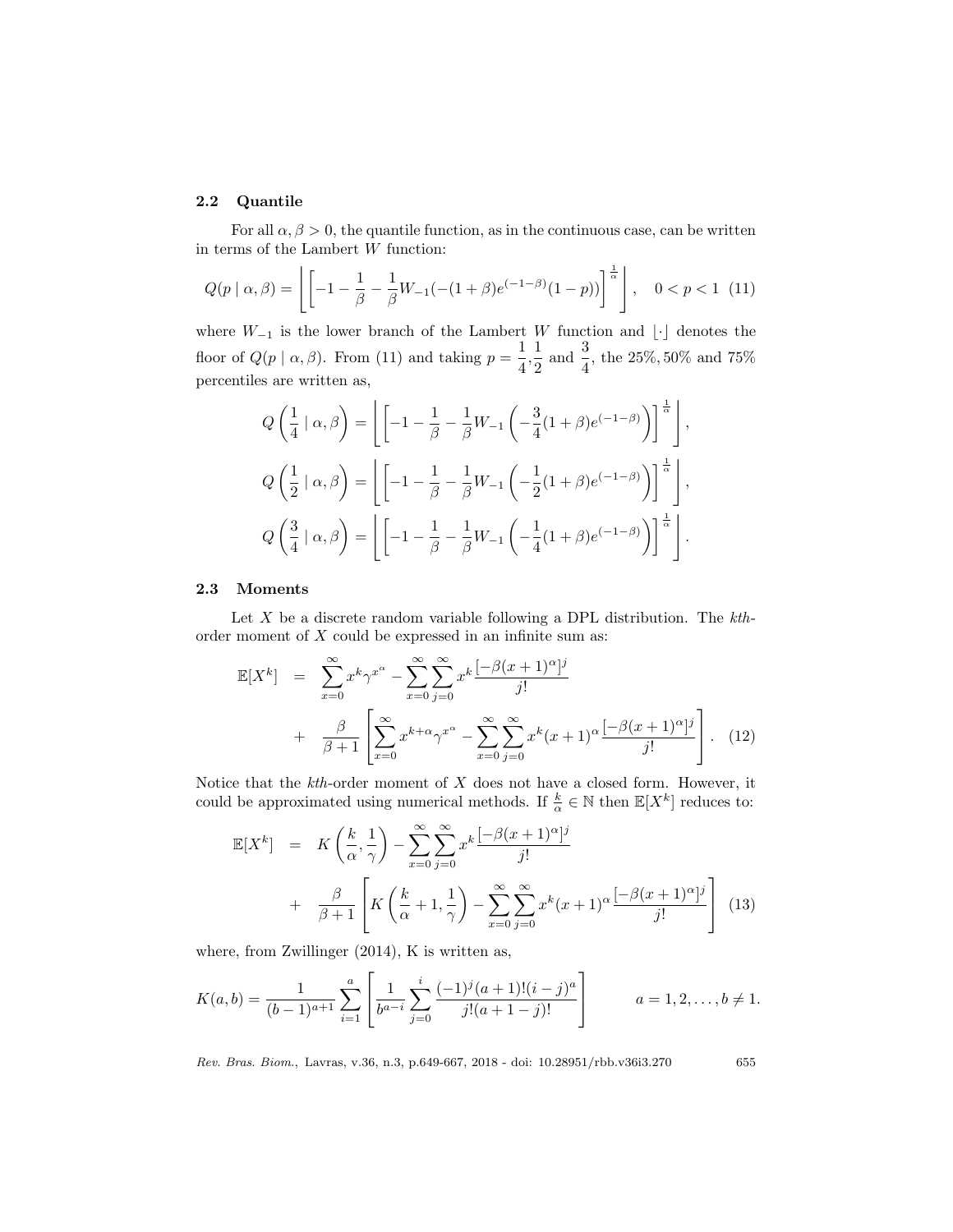and the second and fourth terms are exponential series which is convergent for  $\alpha, \beta > 0$ . From (12) the expressions  $\mathbb{E}[X]$  and  $\text{Var}[X]$  are, respectively,

$$
\mathbb{E}[X] = \sum_{x=0}^{\infty} x \gamma^{x^{\alpha}} - \sum_{x=0}^{\infty} \sum_{j=0}^{\infty} x \frac{[-\beta(x+1)^{\alpha}]^{j}}{j!}
$$
  
+ 
$$
\frac{\beta}{\beta+1} \left[ \sum_{x=0}^{\infty} x^{1+\alpha} \gamma^{x^{\alpha}} - \sum_{x=0}^{\infty} \sum_{j=0}^{\infty} x(x+1)^{\alpha} \frac{[-\beta(x+1)^{\alpha}]^{j}}{j!} \right]
$$
(14)

and,

$$
\begin{split}\n\text{Var}[X] &= \sum_{x=0}^{\infty} x^2 \gamma^{x^{\alpha}} - \sum_{x=0}^{\infty} \sum_{j=0}^{\infty} x^2 \frac{[-\beta(x+1)^{\alpha}]^j}{j!} \\
&+ \frac{\beta}{\beta+1} \left[ \sum_{x=0}^{\infty} x^{2+\alpha} \gamma^{x^{\alpha}} - \sum_{x=0}^{\infty} \sum_{j=0}^{\infty} x^2 (x+1)^{\alpha} \frac{[-\beta(x+1)^{\alpha}]^j}{j!} \right] \\
&- \left\{ \sum_{x=0}^{\infty} x \gamma^{x^{\alpha}} - \sum_{x=0}^{\infty} \sum_{j=0}^{\infty} x \frac{[-\beta(x+1)^{\alpha}]^j}{j!} \right. \\
&+ \frac{\beta}{\beta+1} \left[ \sum_{x=0}^{\infty} x^{1+\alpha} \gamma^{x^{\alpha}} - \sum_{x=0}^{\infty} \sum_{j=0}^{\infty} x (x+1)^{\alpha} \frac{[-\beta(x+1)^{\alpha}]^j}{j!} \right] \right\}^2. \n\end{split}
$$

The dispersion index of DPL distribution,  $DI[X] = Var[X]/E[X]$ , is presented in Table 1. From the results, it is concluded that the DPL distribution could be used for underdispersion when  $\alpha, \beta > 1$  or overdispersion when  $\alpha, \beta \leq 1$  data modeling. In Figure 3, it is also illustrated the behavior of the expected value and the variance of DPL distribution for some values of  $\alpha$  and  $\beta = 3$ .

| $(\alpha, \beta)$ values | E[X]   | Var[X]   | DI[X]  |
|--------------------------|--------|----------|--------|
| (0.5, 0.5)               | 18.202 | 1056.241 | 58.027 |
| (1.0, 0.5)               | 2.847  | 7.544    | 2.649  |
| (0.5, 1.0)               | 3.602  | 55.284   | 15.348 |
| (1.0, 1.0)               | 1.042  | 1.705    | 1.636  |
| (1.5, 1.5)               | 0.397  | 0.324    | 0.815  |
| (2.0, 1.5)               | 0.365  | 0.249    | 0.681  |

Table 1 - Expected value, variance and DI of DPL distribution

#### 2.4 Order statistics

Considering  $X_1, \ldots, X_n$  a random sample of the DPL distribution with parameters  $\alpha$  and  $\beta$  and  $X_{1:n}, \ldots, X_{n:n}$  the sample order statistics, the probability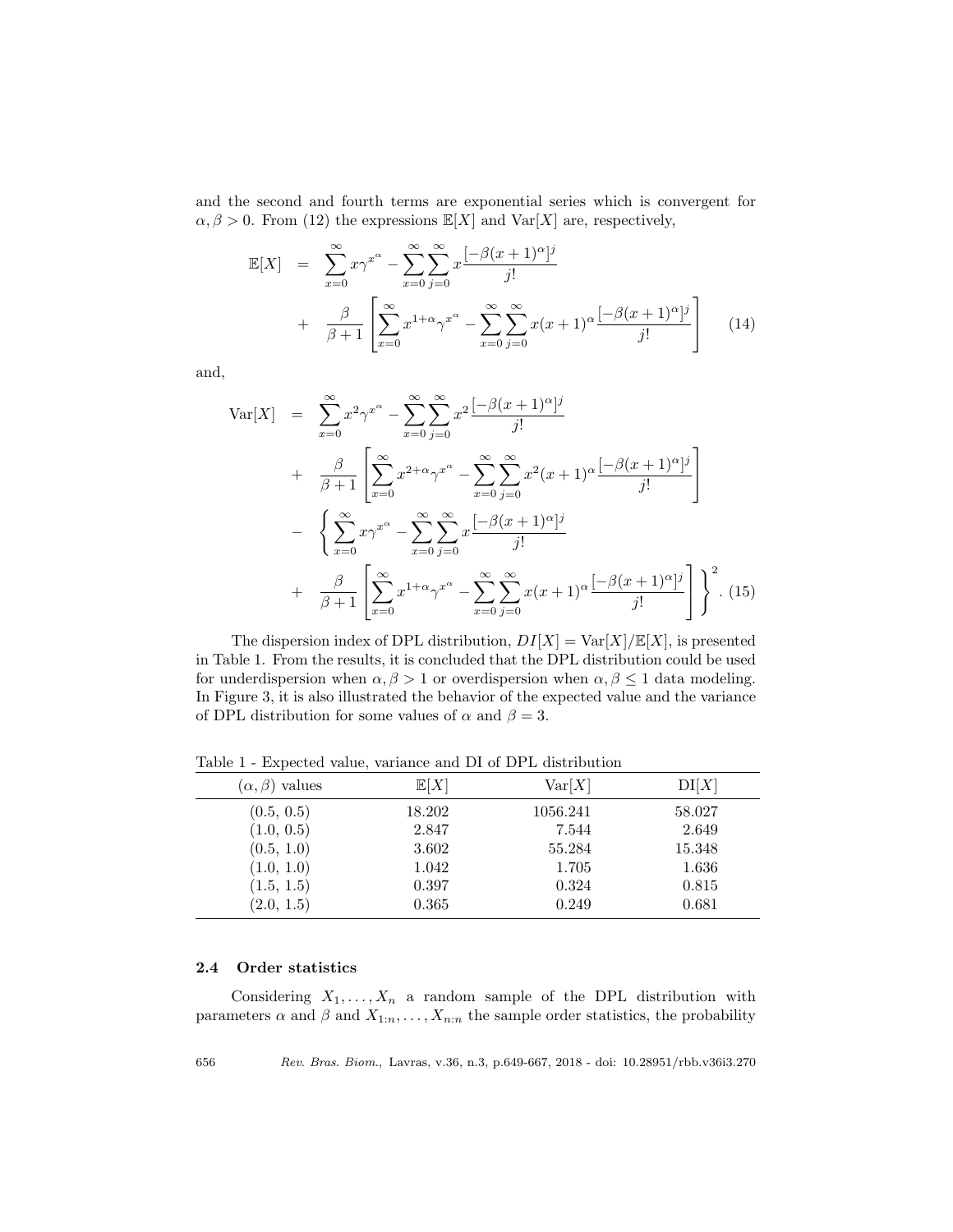

Figure 3 - Behavior of the expected value and the variance the discrete power Lindley distribution considering different values for  $\alpha$  and  $\beta = 3$  (left panel: Expected value; right panel: Variance).

function and the cumulative function of the *ith*-order statistics  $X_{i:n}$  are described, respectively, by the equations:

$$
P(X_{i:n} = x) = \frac{n!}{(i-1)!(n-i)!} \sum_{j=0}^{n-i} {n-i \choose j} \frac{(-1)^j}{(i+j)(1+\beta)^{i+j}}
$$
  
 
$$
\times \{[(1+\beta)-(1+\beta+\beta x^{\alpha})\gamma^{x^{\alpha}}]^{i+j} - [(1+\beta)-(1+\beta+\beta(x-1)^{\alpha})\gamma^{(x-1)^{\alpha}}]^{i+j}\}
$$

and,

$$
P(X_{i:n} < x) = \frac{n!}{(i-1)!(n-i)!} \sum_{j=0}^{n-i} \binom{n-i}{j} \frac{(-1)^j[(1+\beta)-(1+\beta+\beta x^{\alpha})\gamma^{x^{\alpha}}]^{i+j}}{(i+j)(1+\beta)^{i+j}}.
$$

Moreover, the correspondent kth-order moment of the ith-order statistics is expressed as:

$$
\mathbb{E}[X_{i:n}^k] = \frac{n!}{(i-1)!(n-i)!} \sum_{j=0}^{n-i} {n-i \choose j} \frac{(-1)^j}{(i+j)(1+\beta)^{i+j}}
$$
  
 
$$
\times \left\{ \sum_{m=0}^{i+j} {i+j \choose m} (1+\beta)^{i+j-m} (-1)^m \sum_{l=0}^m {m \choose l} (1+\beta)^{m-l} \beta^l \sum_{x=0}^{\infty} x^{(k/\alpha)+l} \gamma^{mx^{\alpha}} - \sum_{m=0}^{i+j} {i+j \choose m} (1+\beta)^{i+j-m} (-1)^m \sum_{l=0}^m {m \choose l} (1+\beta)^{m-l} \beta^l \sum_{x=0}^{\infty} x^k (x-1)^l \gamma^{m(x-1)^{\alpha}} \right\}.
$$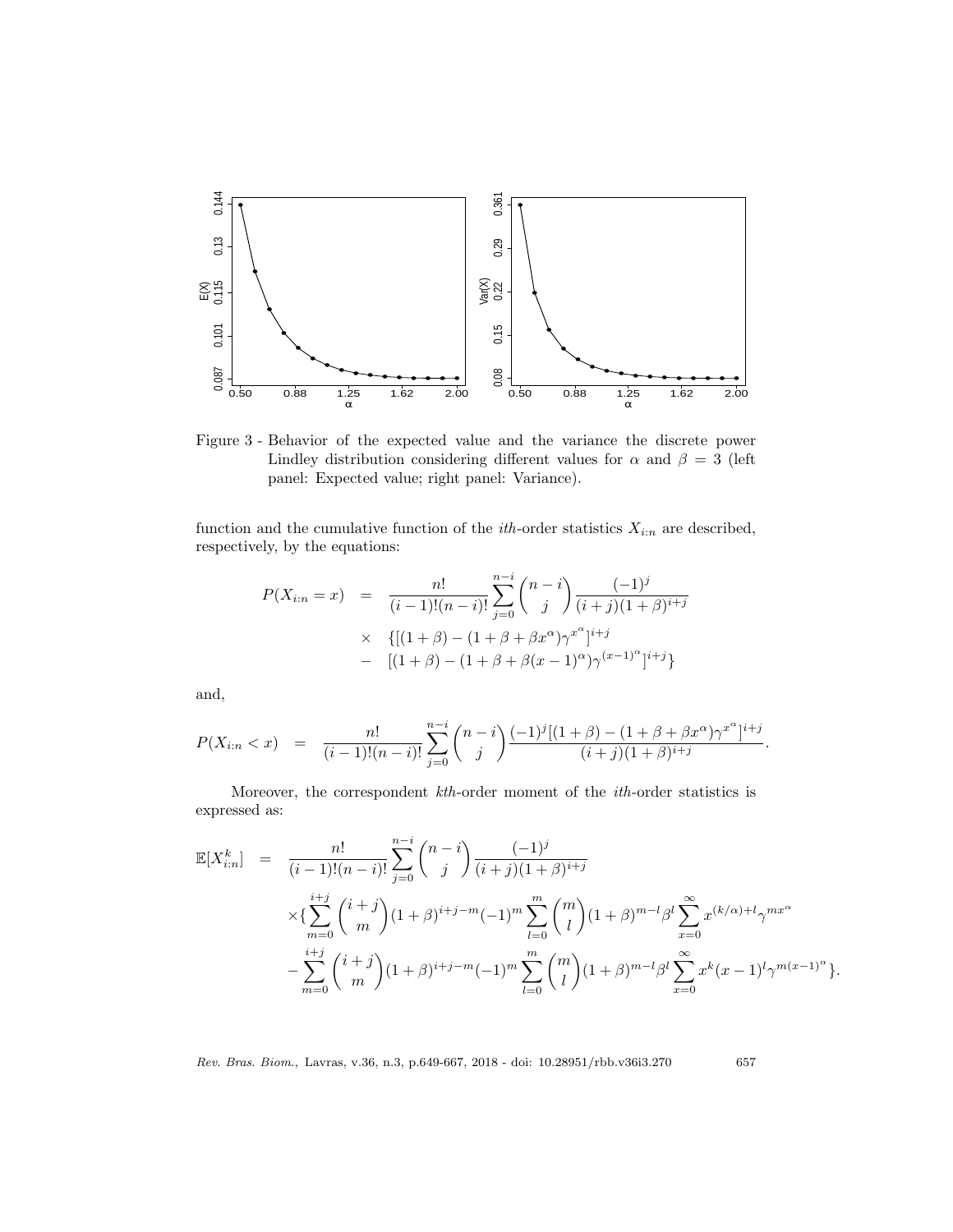### 3 Maximum likelihood estimation

In this section, we will derive the maximum likelihood function for the model presented in the previous section. Through the frequentist approach, the likelihood function can used to obtain point estimates for the parameters  $\alpha$  and  $\beta$  of the proposed model. Moreover, suitable estimates for the confidence intervals can be obtained using large sample approximations, that are based on the asymptotic properties of the maximum likelihood estimators.

#### 3.1 Inference under DPL distribution

Considering  $x_1, \ldots, x_n$  a random sample of the DPL distribution, with parameters  $\alpha$  and  $\beta$ , and probability function given by (6) we have the likelihood function written as:

$$
L(\alpha, \beta \mid \mathbf{x}) = \prod_{i=1}^{n} \left[ \left( 1 + \frac{\beta x_i^{\alpha}}{\beta + 1} \right) \gamma^{x_i^{\alpha}} - \left( 1 + \frac{\beta (x_i + 1)^{\alpha}}{\beta + 1} \right) \gamma^{(x_i + 1)^{\alpha}} \right].
$$
 (16)

From (16), the log-likelihood can be written as:

$$
\ell(\alpha, \beta \mid \mathbf{x}) = -n \ln(\beta + 1) + \sum_{i=1}^{n} \ln \left[ (1 + \beta + \beta x_i^{\alpha}) \gamma^{x_i^{\alpha}} - (1 + \beta + \beta (x_i + 1)^{\alpha}) \gamma^{(x_i + 1)^{\alpha}} \right]
$$
\n(17)

which is maximized solving numerically, in  $\alpha$  and  $\beta$ , the non-linear system of the equations,

$$
U_{n} = \begin{cases} \n\frac{\partial \ell}{\partial \alpha} = \sum_{i=1}^{n} \frac{\beta \left[ (1 + \beta + \beta \left( x_{i} + 1 \right)) \gamma^{(x_{i}+1)^{\alpha}} \left( x_{i} + 1 \right)^{\alpha} \ln \left( x_{i} + 1 \right) \right]}{(\beta \, x_{i} + \beta + 1) \, \gamma^{x_{i}^{\alpha}} - (1 + \beta + \beta \left( x_{i} + 1 \right)) \, \gamma^{(x_{i}+1)^{\alpha}}} \\ \n-\frac{\beta \left[ (\beta \, x_{i} + \beta + 1) \, \gamma^{x_{i}^{\alpha}} x_{i}^{\alpha} \ln \left( x_{i} \right) \right]}{(\beta \, x_{i} + \beta + 1) \, \gamma^{x_{i}^{\alpha}} - (1 + \beta + \beta \left( x_{i} + 1 \right)) \, \gamma^{(x_{i}+1)^{\alpha}}} \\ \n\frac{\partial \ell}{\partial \beta} = -\frac{n}{\beta + 1} + \sum_{i=1}^{n} \frac{(x_{i} + 1) \, \gamma^{x_{i}^{\alpha}} - (x_{i} + 2) \, \gamma^{(x_{i}+1)^{\alpha}}}{(\beta \, x_{i} + \beta + 1) \, \gamma^{x_{i}^{\alpha}} - (1 + \beta + \beta \left( x_{i} + 1 \right)) \, \gamma^{(x_{i}+1)^{\alpha}}} \n\end{cases} \n\tag{18}
$$

There is no closed form for the MLE of  $\alpha$  and  $\beta$ , see (18). However, using (17) one can estimate  $\alpha$  and  $\beta$  using standard numeric optimization algorithms such the Newton-Raphson or Nelder-Mead methods. By the usual maximum likelihood theory, an asymptotic approximation for the variance of  $\hat{\alpha}$  and  $\hat{\beta}$  can be obtained from  $U_n^{-1}$ , which evaluated at  $\hat{\alpha}$  and  $\hat{\beta}$  provides a consistent estimator for such a moneuro measure.

In order to obtain interval estimates, we can use large sample approximations for the 100 × (1 − η) % two sided confidence interval (CI), i.e.  $\hat{\alpha} \pm z_{\eta/2} \hat{\mathfrak{se}} (\hat{\alpha})$  and  $\beta \pm$  $z_{\eta/2}$  se  $(\widehat{\beta})$ , where  $z_{\eta}$  is the upper  $\eta^{th}$  percentile of the standard Normal distribution and the standard error (SE) is estimated as the squared root of the variance of  $\hat{\alpha}$ and  $\beta$ .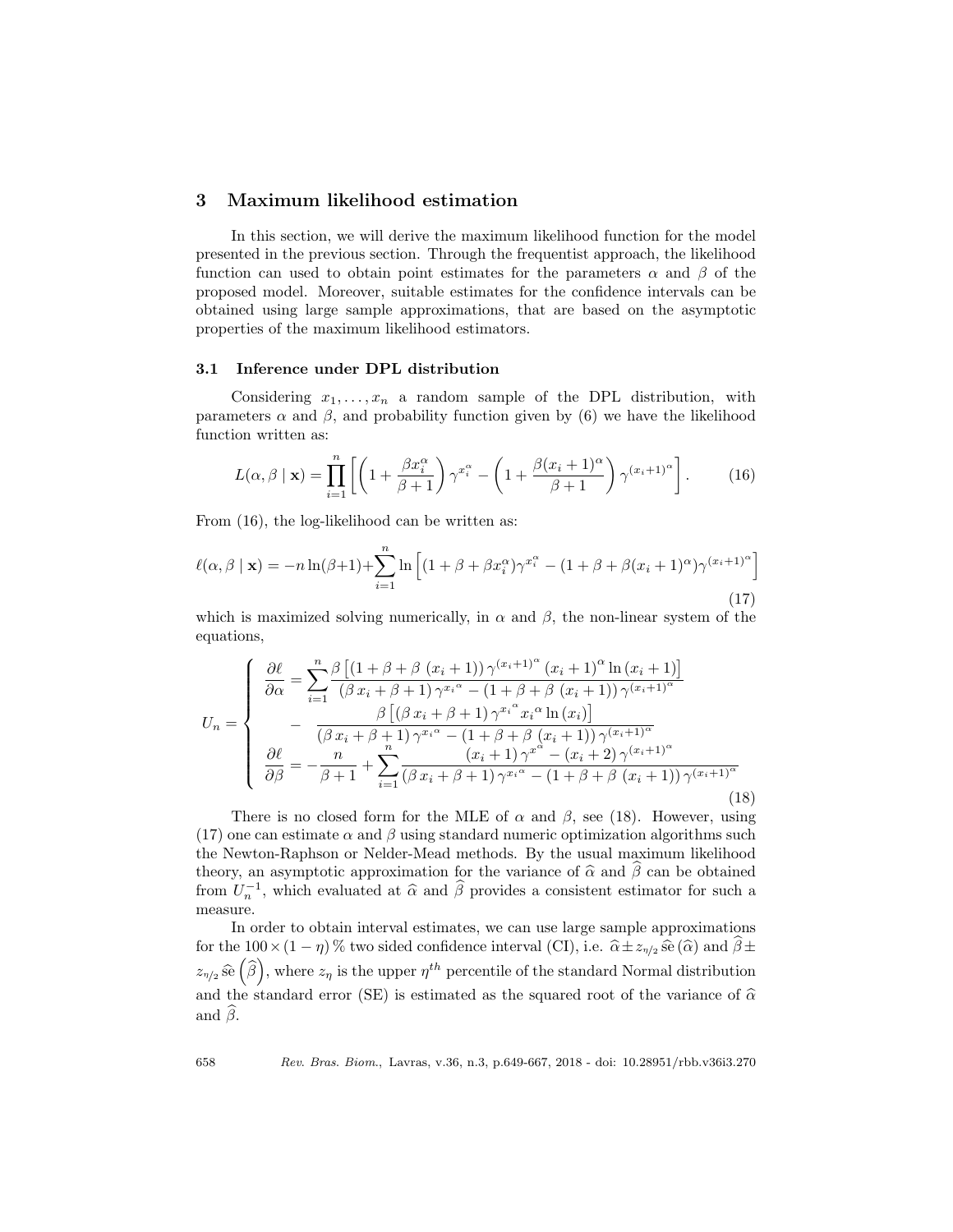### 4 Simulation study

In this section we estimated, by Monte Carlo simulation, the biases and the mean squared errors for the maximum likelihood estimators for  $\hat{\alpha}$  and  $\beta$ . We adopted  $\alpha \times \beta = (0.5, 1.0, 1.5) \times (0.5, 1.0, 1.5)$  and sample sizes  $n = 20, 40, \ldots, 200$ . For each scenario, we had calculated:

$$
BIAS(\hat{\theta}) = \frac{1}{B} \sum_{i=1}^{B} (\hat{\theta}_i - \theta_i) \text{ and } MSE(\hat{\theta}) = \frac{1}{B} \sum_{i=1}^{B} (\hat{\theta}_i - \theta_i)^2
$$

where  $\theta = (\alpha, \beta)$  and  $B = 10.000$  replications. The inverse-transform method for discrete distributions was implemented to generate the pseudo-random samples. The simulation process was performed using R software.

Tables 2 and 3 show the simulation results. In every scenario, the bias of  $\hat{\alpha}$ is positive and tends to zero when the sample size increases. The bias of  $\hat{\beta}$ , even when oscillating between positive and negative, tends to zero when the sample size increases in every scenario. The mean squared error of  $\hat{\alpha}$  and  $\hat{\beta}$  tends to zero in every scenario. In Figure 4 it is also illustrated the behavior of estimated the biases and estimated mean-squared-errors of maximum likelihood estimators of the DPL distribution.

|             | $\beta=0.5$      |        |          |        | $\beta=1.0$ |          |         | $\beta=1.5$ |          |        |  |
|-------------|------------------|--------|----------|--------|-------------|----------|---------|-------------|----------|--------|--|
|             | $\boldsymbol{n}$ |        | $\alpha$ |        |             | $\alpha$ |         |             | $\alpha$ |        |  |
|             |                  | 0.5    | 1.0      | 1.5    | 0.5         | 1.0      | $1.5\,$ | 0.5         | 1.0      | 1.5    |  |
|             | 20               | 0.0331 | 0.0668   | 0.1052 | 0.0442      | 0.0942   | 0.2262  | 0.0921      | 0.3254   | 0.9583 |  |
|             | 40               | 0.0171 | 0.0294   | 0.0518 | 0.0208      | 0.0407   | 0.0755  | 0.0330      | 0.0911   | 0.4669 |  |
|             | 60               | 0.0124 | 0.0188   | 0.0329 | 0.0137      | 0.0271   | 0.0459  | 0.0208      | 0.0501   | 0.2303 |  |
|             | 80               | 0.0101 | 0.0139   | 0.0249 | 0.0098      | 0.0202   | 0.0348  | 0.0153      | 0.0367   | 0.1286 |  |
| <b>BIAS</b> | 100              | 0.0089 | 0.0108   | 0.0198 | 0.0077      | 0.0166   | 0.0286  | 0.0124      | 0.0287   | 0.0806 |  |
|             | 120              | 0.0080 | 0.0094   | 0.0161 | 0.0069      | 0.0136   | 0.0235  | 0.0101      | 0.0241   | 0.0550 |  |
|             | 140              | 0.0077 | 0.0077   | 0.0137 | 0.0058      | 0.0121   | 0.0192  | 0.0085      | 0.0212   | 0.0415 |  |
|             | 160              | 0.0071 | 0.0069   | 0.0121 | 0.0050      | 0.0111   | 0.0164  | 0.0073      | 0.0186   | 0.0337 |  |
|             | 180              | 0.0067 | 0.0063   | 0.0109 | 0.0045      | 0.0099   | 0.0141  | 0.0063      | 0.0166   | 0.0292 |  |
|             | 200              | 0.0065 | 0.0054   | 0.0101 | 0.0037      | 0.0093   | 0.0127  | 0.0059      | 0.0149   | 0.0264 |  |
|             | 20               | 0.0099 | 0.0420   | 0.1036 | 0.0179      | 0.0838   | 0.4539  | 0.0960      | 0.7393   | 2.3946 |  |
|             | 40               | 0.0041 | 0.0168   | 0.0423 | 0.0069      | 0.0283   | 0.0869  | 0.0137      | 0.1179   | 1.1408 |  |
|             | 60               | 0.0026 | 0.0105   | 0.0259 | 0.0043      | 0.0178   | 0.0460  | 0.0079      | 0.0371   | 0.5220 |  |
|             | 80               | 0.0019 | 0.0077   | 0.0189 | 0.0030      | 0.0129   | 0.0321  | 0.0055      | 0.0250   | 0.2602 |  |
| <b>MSE</b>  | 100              | 0.0015 | 0.0061   | 0.0148 | 0.0024      | 0.0102   | 0.0253  | 0.0042      | 0.0189   | 0.1394 |  |
|             | 120              | 0.0012 | 0.0050   | 0.0123 | 0.0019      | 0.0083   | 0.0202  | 0.0034      | 0.0154   | 0.0798 |  |
|             | 140              | 0.0010 | 0.0043   | 0.0104 | 0.0017      | 0.0071   | 0.0168  | 0.0029      | 0.0130   | 0.0538 |  |
|             | 160              | 0.0009 | 0.0037   | 0.0090 | 0.0014      | 0.0061   | 0.0145  | 0.0025      | 0.0110   | 0.0401 |  |
|             | 180              | 0.0008 | 0.0033   | 0.0080 | 0.0013      | 0.0055   | 0.0128  | 0.0022      | 0.0096   | 0.0330 |  |
|             | 200              | 0.0007 | 0.0029   | 0.0072 | 0.0011      | 0.0049   | 0.0114  | 0.0020      | 0.0085   | 0.0263 |  |

Table 2 - Estimated bias and mean squared error for  $\hat{\alpha}$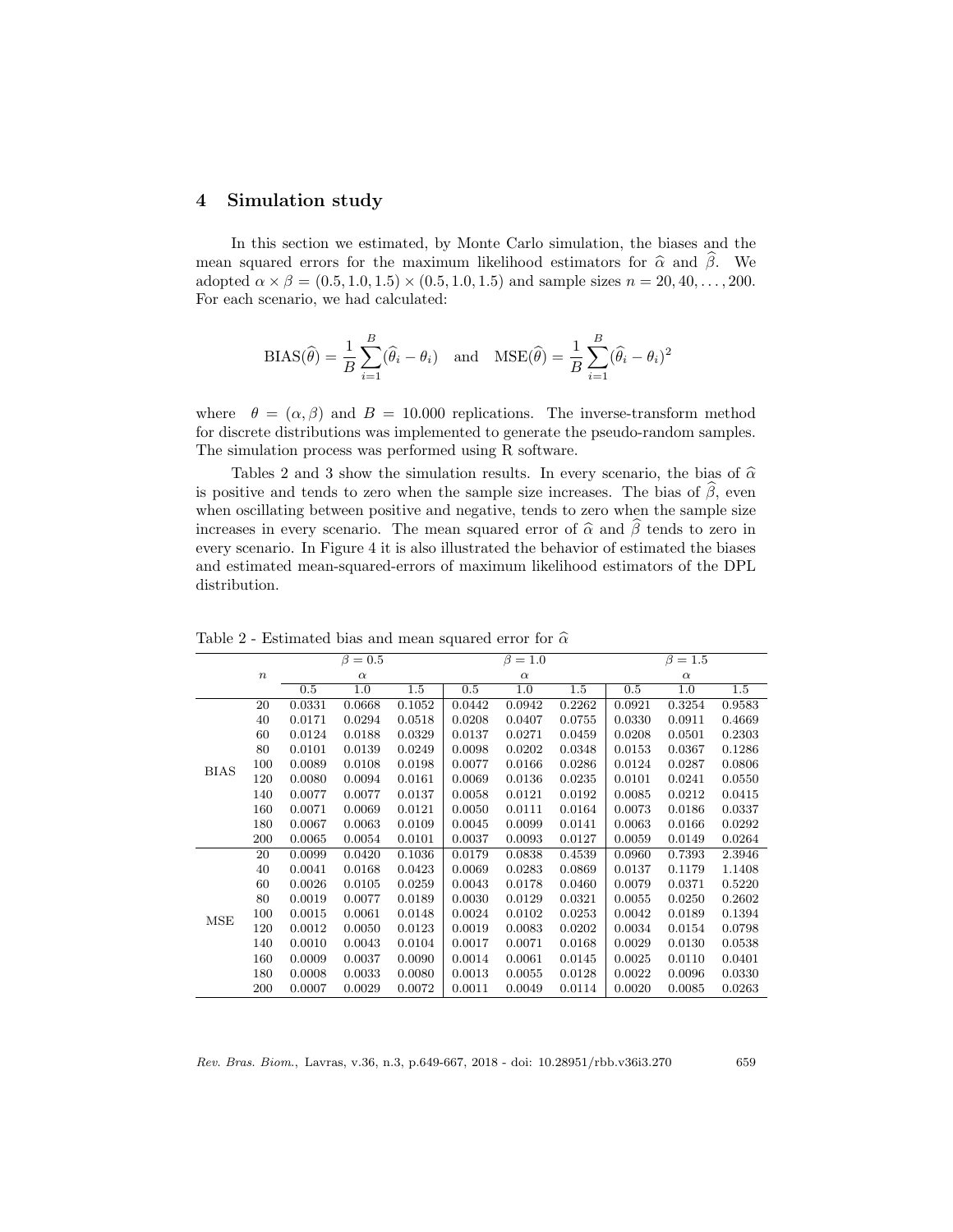|             |                  |           | $\beta=0.5$      |           |           | $\beta=1.0$      |        |          | $\beta=1.5$      |        |  |
|-------------|------------------|-----------|------------------|-----------|-----------|------------------|--------|----------|------------------|--------|--|
|             | $\boldsymbol{n}$ |           | $\alpha$         |           |           | $\alpha$         |        | $\alpha$ |                  |        |  |
|             |                  | 0.5       | $\overline{1.0}$ | 1.5       | 0.5       | $\overline{1.0}$ | 1.5    | 0.5      | $\overline{1.0}$ | 1.5    |  |
|             | 20               | $-0.0079$ | $-0.0092$        | $-0.0104$ | 0.0036    | 0.0019           | 0.0080 | 0.0293   | 0.0414           | 0.0468 |  |
|             | 40               | $-0.0046$ | $-0.0034$        | $-0.0058$ | 0.0003    | 0.0014           | 0.0023 | 0.0093   | 0.0155           | 0.0211 |  |
|             | 60               | $-0.0040$ | $-0.0023$        | $-0.0036$ | $-0.0003$ | 0.0010           | 0.0023 | 0.0042   | 0.0084           | 0.0136 |  |
|             | 80               | $-0.0034$ | $-0.0016$        | $-0.0027$ | $-0.0002$ | 0.0000           | 0.0012 | 0.0037   | 0.0068           | 0.0106 |  |
|             | 100              | $-0.0034$ | $-0.0013$        | $-0.0019$ | $-0.0002$ | $-0.0008$        | 0.0003 | 0.0033   | 0.0048           | 0.0082 |  |
| <b>BIAS</b> | 120              | $-0.0032$ | $-0.0015$        | $-0.0015$ | $-0.0007$ | $-0.0005$        | 0.0008 | 0.0038   | 0.0037           | 0.0066 |  |
|             | 140              | $-0.0035$ | $-0.0010$        | $-0.0013$ | $-0.0004$ | $-0.0007$        | 0.0013 | 0.0036   | 0.0035           | 0.0064 |  |
|             | 160              | $-0.0031$ | $-0.0009$        | $-0.0014$ | $-0.0004$ | $-0.0008$        | 0.0011 | 0.0032   | 0.0024           | 0.0059 |  |
|             | 180              | $-0.0031$ | $-0.0010$        | $-0.0012$ | $-0.0004$ | $-0.0007$        | 0.0014 | 0.0029   | 0.0019           | 0.0053 |  |
|             | 200              | $-0.0032$ | $-0.0006$        | $-0.0012$ | 0.0003    | $-0.0007$        | 0.0012 | 0.0022   | 0.0013           | 0.0046 |  |
|             | 20               | 0.0204    | 0.0209           | 0.0222    | 0.0594    | 0.0613           | 0.0638 | 0.5149   | 0.1676           | 0.1365 |  |
|             | 40               | 0.0100    | 0.0101           | 0.0107    | 0.0285    | 0.0286           | 0.0292 | 0.0589   | 0.0597           | 0.0600 |  |
|             | 60               | 0.0067    | 0.0066           | 0.0070    | 0.0186    | 0.0186           | 0.0192 | 0.0376   | 0.0385           | 0.0391 |  |
|             | 80               | 0.0050    | 0.0050           | 0.0053    | 0.0137    | 0.0140           | 0.0145 | 0.0278   | 0.0284           | 0.0292 |  |
| MSE         | 100              | 0.0040    | 0.0041           | 0.0042    | 0.0109    | 0.0112           | 0.0114 | 0.0225   | 0.0222           | 0.0230 |  |
|             | 120              | 0.0033    | 0.0034           | 0.0036    | 0.0090    | 0.0093           | 0.0094 | 0.0186   | 0.0185           | 0.0191 |  |
|             | 140              | 0.0029    | 0.0029           | 0.0031    | 0.0077    | 0.0079           | 0.0080 | 0.0159   | 0.0161           | 0.0164 |  |
|             | 160              | 0.0025    | 0.0026           | 0.0027    | 0.0068    | 0.0069           | 0.0070 | 0.0140   | 0.0141           | 0.0144 |  |
|             | 180              | 0.0022    | 0.0023           | 0.0024    | 0.0060    | 0.0061           | 0.0062 | 0.0123   | 0.0126           | 0.0127 |  |
|             | 200              | 0.0020    | 0.0020           | 0.0021    | 0.0054    | 0.0056           | 0.0056 | 0.0110   | 0.0114           | 0.0114 |  |

Table 3 - Estimated bias and mean squared error for  $\widehat{\beta}$ 

### 5 Applications

In this section, the DPL distribution is considered as an attempt to adequately model two datasets from different areas. The goodness-of-fit of the proposed model is compared with those accessed by the Poisson (P), the discrete Lindley (DL) and the discrete Burr XII (BURR) distributions in the application one; and the discrete half-normal (DHN), Poisson (P) and the discrete Lindley (DL) in the application two. Both applications was done in R software (R CORE TEAM, 2016).

As first application, let us consider the related data to the number of industrial accidents of 647 women that worked in reservoirs with explosion hazard, in a period of five weeks (see Greenwood and Wood, 1919). The mean and variance are, respectively,  $\bar{x} = 0.46$  accidents and  $s^2 = 0.69$  accidents<sup>2</sup>, which evidences over-dispersion. The fit of DPL distribution was compared to the fit of discrete Burr XII distribution,  $P(X = x | \beta, \alpha) = \beta^{\log(1+x^{\alpha})} - \beta^{\log(1+(1+x)^{\alpha})}$ , discrete Lindley,  $P(X = x | \beta) = e^{-\beta x}(1 + \beta)^{-1}[\beta(1 - e^{-\beta}) + (1 - e^{-\beta})(1 + \beta x)],$  and Poisson,  $P(X = x | \beta) = \frac{e^{-\beta} \beta^x}{x!}$  $\frac{1}{x!}$ .

In Table 4, we present the frequency distribution of each sample. The expected frequencies was obtained using the estimated probabilities considering the MLEs of the parameters. Frequencies in bold relate to those one closer to the observed ones. The results show that the DPL distribution provide good fit to the number of industrial accidents data set.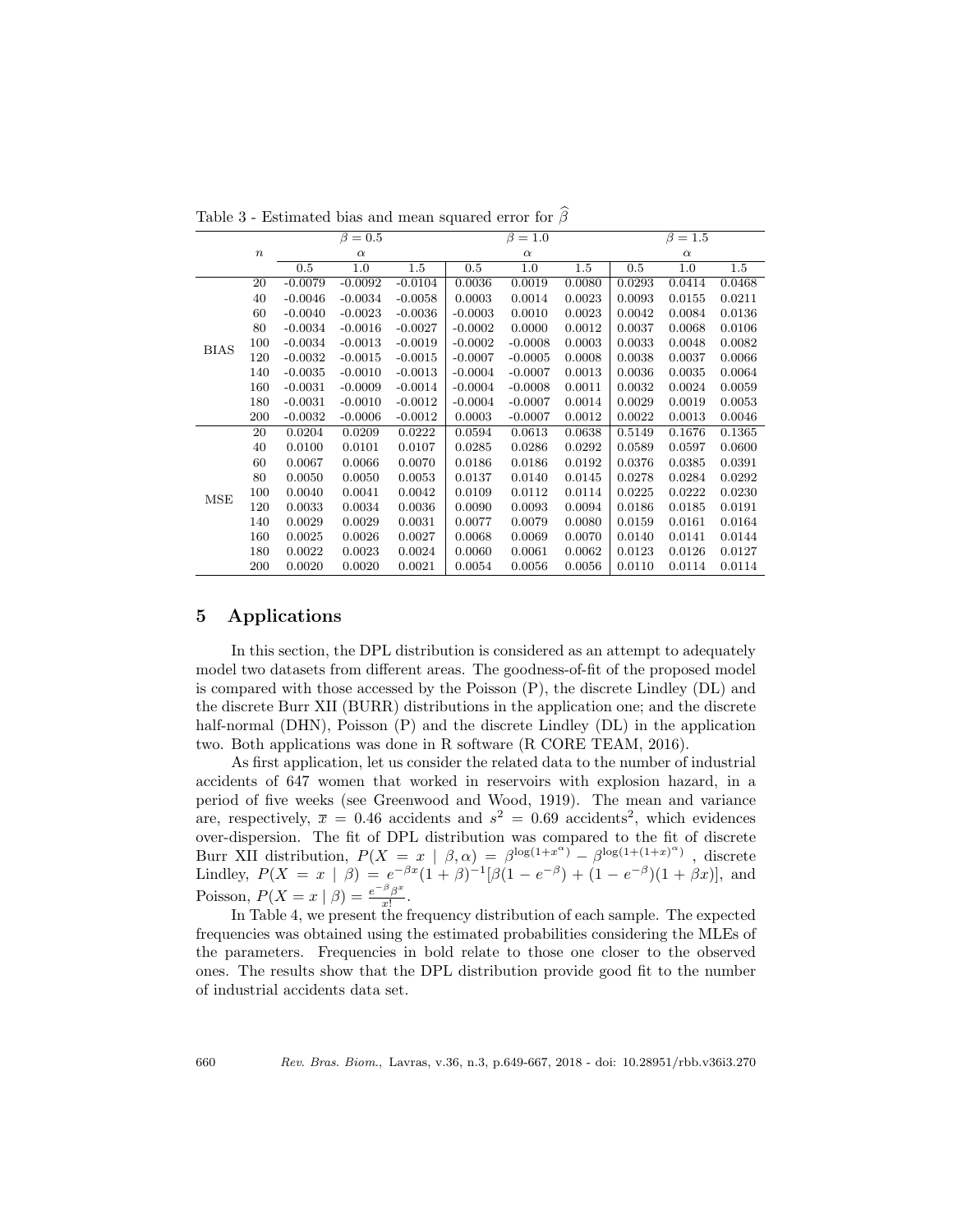

Figure 4 - Behavior of estimated the biases and estimated mean-squared-errors of maximum likelihood estimators of the DPL distribution (upper-left panel: Estimated BIAS of  $\hat{\alpha} \times n$ , upper-right panel: Estimated MSE of  $\hat{\alpha} \times n$ , lower-left panel: Estimated BIAS of  $\hat{\beta} \times n$  and lower-right panel: Estimated MSE of  $\hat{\beta} \times n$ .

The MLEs, the SEs, and the goodness-of-fit measures are presented in Table 5. The model selection was performed using the Akaike information criterion and the Bayesian information criterion (BIC). Notice that the smaller AIC's are provided by the DPL distribution. The goodness-of-fit was evaluated by the  $\chi^2$  statistic. In this case, the chi-square value with 3 d.f. for the DPL distribution is  $\chi^2 = 3.77$ , with corresponding p-value equals to 0.286, highlighting the adherence of the DPL distribution. For the other models, the adherence hypothesis was rejected.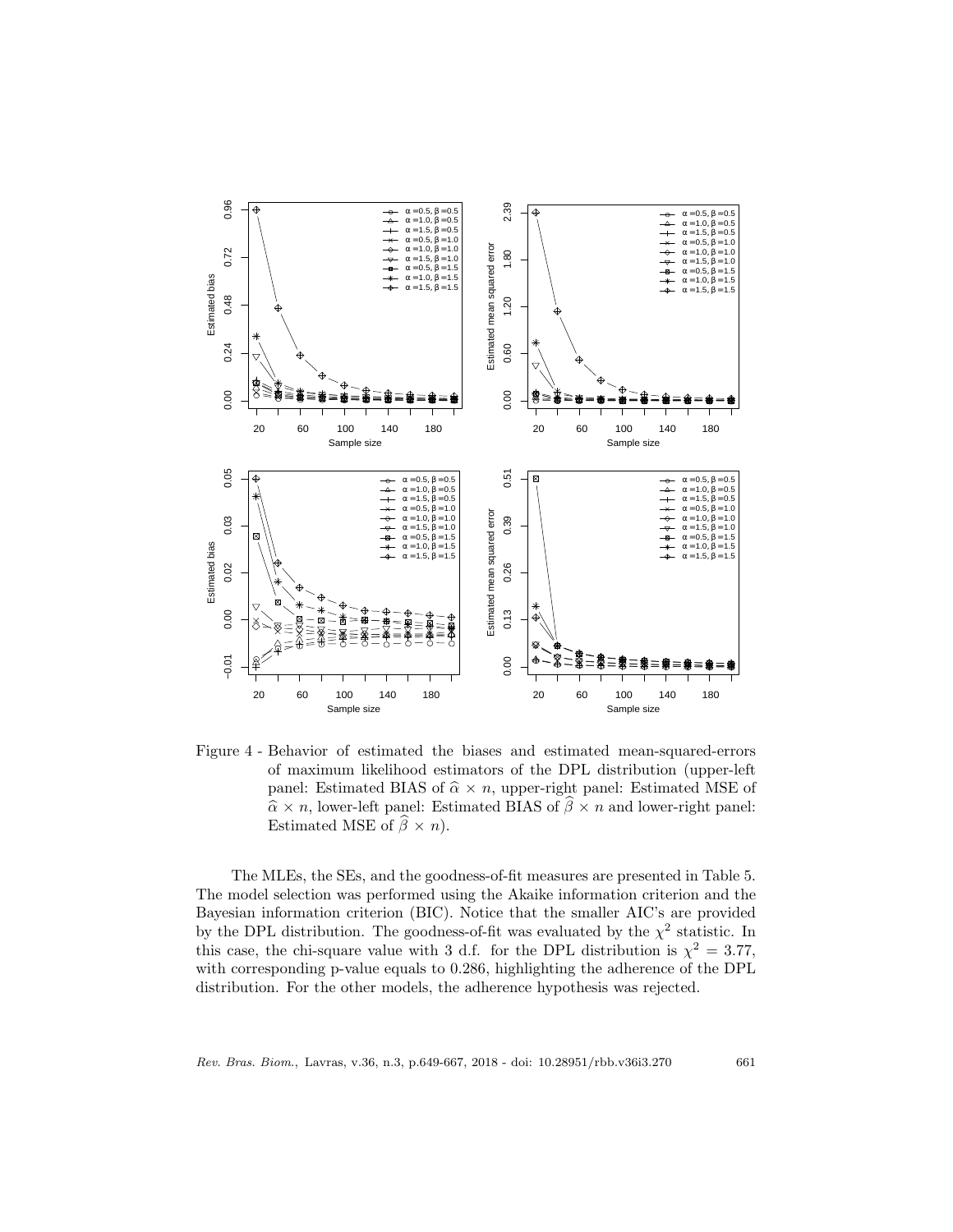| $N^{\circ}$ of accidents | Observed  | Expected Frequency |        |        |        |  |  |
|--------------------------|-----------|--------------------|--------|--------|--------|--|--|
|                          | Frequency | DPL                | BURR.  | DL     | P      |  |  |
|                          | 447       | 445.63             | 446.72 | 430.05 | 406.31 |  |  |
|                          | 132       | 135.03             | 141.37 | 154.65 | 189.02 |  |  |
| 2                        | 42        | 44.25              | 35.30  | 45.75  | 43.96  |  |  |
| 3                        | 21        | 14.65              | 11.96  | 12.34  | 6.81   |  |  |
|                          | 5.        | 7.42               | 11.63  | 4.17   | 0.86   |  |  |

Table 4 - Observed and expected number of accidents considering the DPL, BURR, DL and P distributions

Table 5 - Parameter estimates and goodness-of-fit measures

|             | Model MLE S.E. $-\log L$ $\chi^2$ p-value D.F. AIC BIC                                                       |  |  |  |  |
|-------------|--------------------------------------------------------------------------------------------------------------|--|--|--|--|
|             | P $\hat{\beta} = 0.47$ 0.03 617.18 103.13 0.001 4 1236.37 1240.84                                            |  |  |  |  |
|             | DL $\hat{\theta} = 1.57 \quad 0.05 \quad 595.28 \quad 11.29 \quad 0.023 \quad 4 \quad 1192.57 \quad 1197.04$ |  |  |  |  |
| <b>BURR</b> | $\hat{\theta} = 0.18$ 0.01 597.95 12.74 0.005 3 1199.91 1208.86                                              |  |  |  |  |
|             | $\hat{\alpha} = 1.64$ 0.12                                                                                   |  |  |  |  |
|             | DPL $\hat{\alpha} = 0.88$ 0.05 <b>592.26</b> 3.77 0.286 3 1188.53 1197.47                                    |  |  |  |  |
|             | $\hat{\beta} = 1.65$ 0.06                                                                                    |  |  |  |  |

As second application, it is considered the data related to the number of red European mites over the apple tree's leaves (see, Bliss and Fisher (1953); Consul and Jain (1973)). The mean and variance are, respectively,  $\bar{x} = 1.14$  mites and  $s^2 = 2.25$ mites<sup>2</sup>. As alternatives of DPL distribution we considered the discrete Lindley distribution, the Poisson distribution and the discrete half-normal distribution with pmf given by  $P(X = x | \sigma) = 2[\Phi_{\sigma}(x+1) - \Phi_{\sigma}(x)]$ (GÓMEZ-DÉNIZ *et. al.*, 2014).

In Table 6, we present the frequency distribution of each sample. The expected frequencies was obtained using the estimated probabilities considering the MLEs of the parameters. Frequencies in bold relate to those one closer to the observed ones. The results show that the DPL distribution provide a good fit to the number of red European mites over the apple tree's leaves data set.

The MLEs, the SEs, and the goodness-of-fit measures are presented in Table 7. The model selection was performed using the Akaike information criterion and the Bayesian information criterion (BIC). Notice that the smaller AIC's are provided by the DPL distribution. The goodness-of-fit was evaluated by the  $\chi^2$  statistic. In this case, the chi-square value with 3 d.f. for the DPL distribution is  $\chi^2 = 2.53$ , with corresponding p-value equals to 0.469, highlighting the adherence of the DPL distribution. Except for DL and DPL models, the adherence hypothesis was rejected for the other models.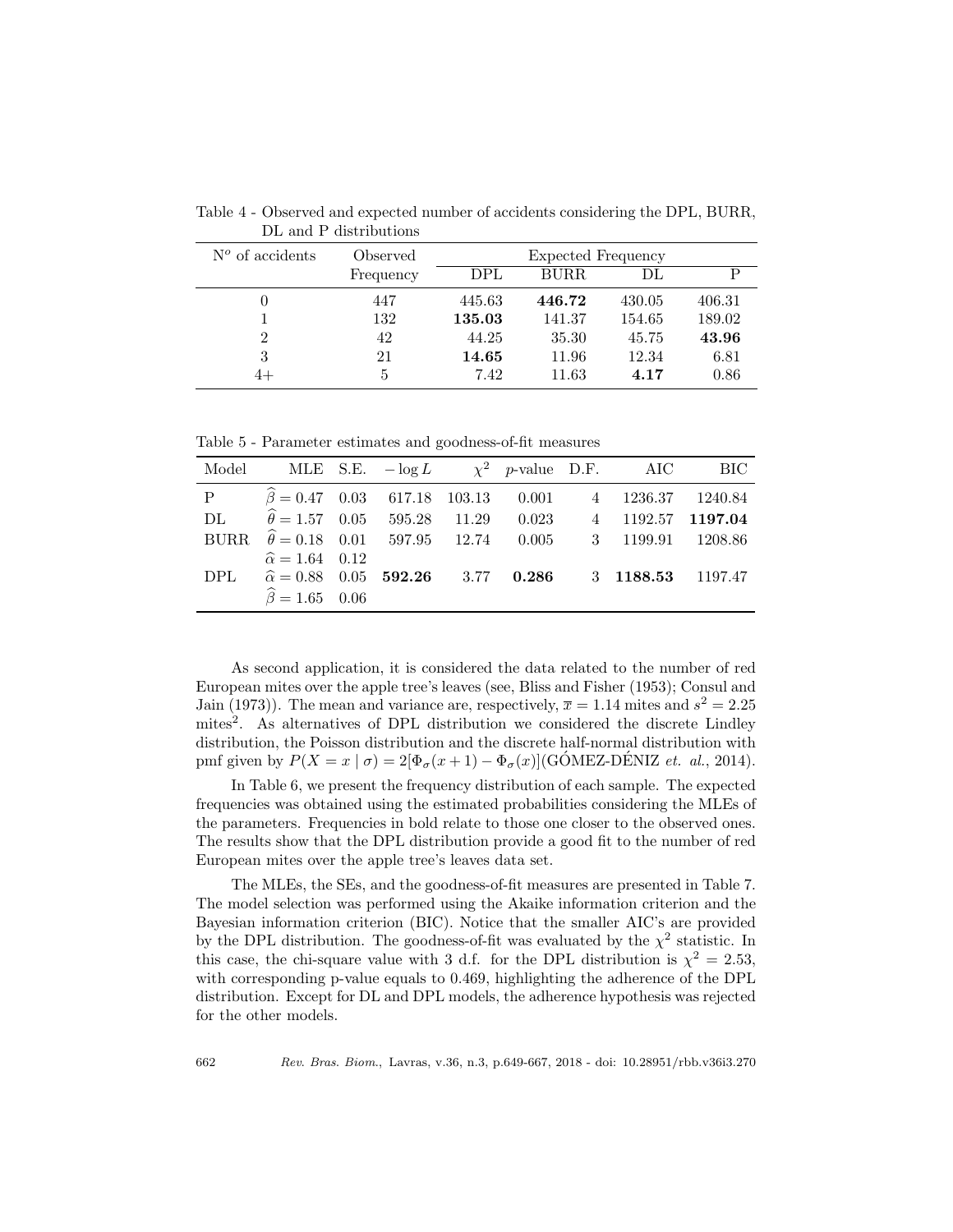| $N^{\circ}$ of mites | Observed  |       | Expected Frequency |       |       |  |  |
|----------------------|-----------|-------|--------------------|-------|-------|--|--|
|                      | Frequency | DPL   | DL                 | DHN   | D     |  |  |
| $\theta$             | 70        | 69.34 | 63.13              | 52.35 | 47.65 |  |  |
|                      | 38        | 37.48 | 41.93              | 42.81 | 54.64 |  |  |
| $\overline{2}$       | 17        | 20.32 | 23.10              | 28.63 | 31.33 |  |  |
| 3                    | 10        | 10.81 | 11.64              | 15.66 | 11.97 |  |  |
| 4                    | 9         | 5.71  | 5.56               | 7.00  | 3.43  |  |  |
| $5+$                 | 6         | 6.33  | 4.64               | 3.56  | 0.97  |  |  |

Table 6 - Observed and expected number of red European mites considering the DPL, DL, DHN and P distributions

Table 7 - Parameter estimates and goodness-of-fit measures

| Model |                                                                  |  | MLE S.E. $-\log L$ $\chi^2$ p-value D.F. AIC BIC |                 |        |
|-------|------------------------------------------------------------------|--|--------------------------------------------------|-----------------|--------|
| DHN   | $\hat{\sigma} = 2.12$ 0.13 229.12 15.52 0.003 4 460.26           |  |                                                  |                 | 463.27 |
| P     | $\hat{\lambda} = 1.15$ 0.09 242.81 57.67 < 0.001 4 487.62 490.63 |  |                                                  |                 |        |
| DL    | $\hat{\theta} = 0.94$ $0.05$ 223.63   5.47 $0.241$               |  |                                                  | 4 449.26 452.27 |        |
| DPL.  |                                                                  |  | $\hat{\alpha} = 0.88$ 0.07 222.44 2.53 0.469     | 3 448.89 454.91 |        |
|       | $\hat{\beta} = 1.03$ 0.08                                        |  |                                                  |                 |        |

# 6 Conclusion

In this paper, the discrete power Lindley distribution was introduced as alternative to model count data. To derive the proposed model, it is considered the discretization method based on the survival function. Some mathematical properties as the pmf behavior, hazard function,  $k - th$  moment and order statistics were discussed. Moreover, it was performed a Monte Carlo simulation study where the bias and the mean squared errors were computed and indicated that the parameters are asymptotically non-biased and consistent. The usefulness of the proposed model was evaluated by fitting it to two count datasets. The model selection was performed using the AIC and the BIC criteria. The goodness-of-fit was accessed by the  $\chi^2$  statistic. The provided results illustrated that the DPL distribution has a good fit and could compete with standard models or new proposed discrete models.

### Acknowledgments

The authors are grateful to the anonymous referees and editors for their valuable comments which improved the paper substantially.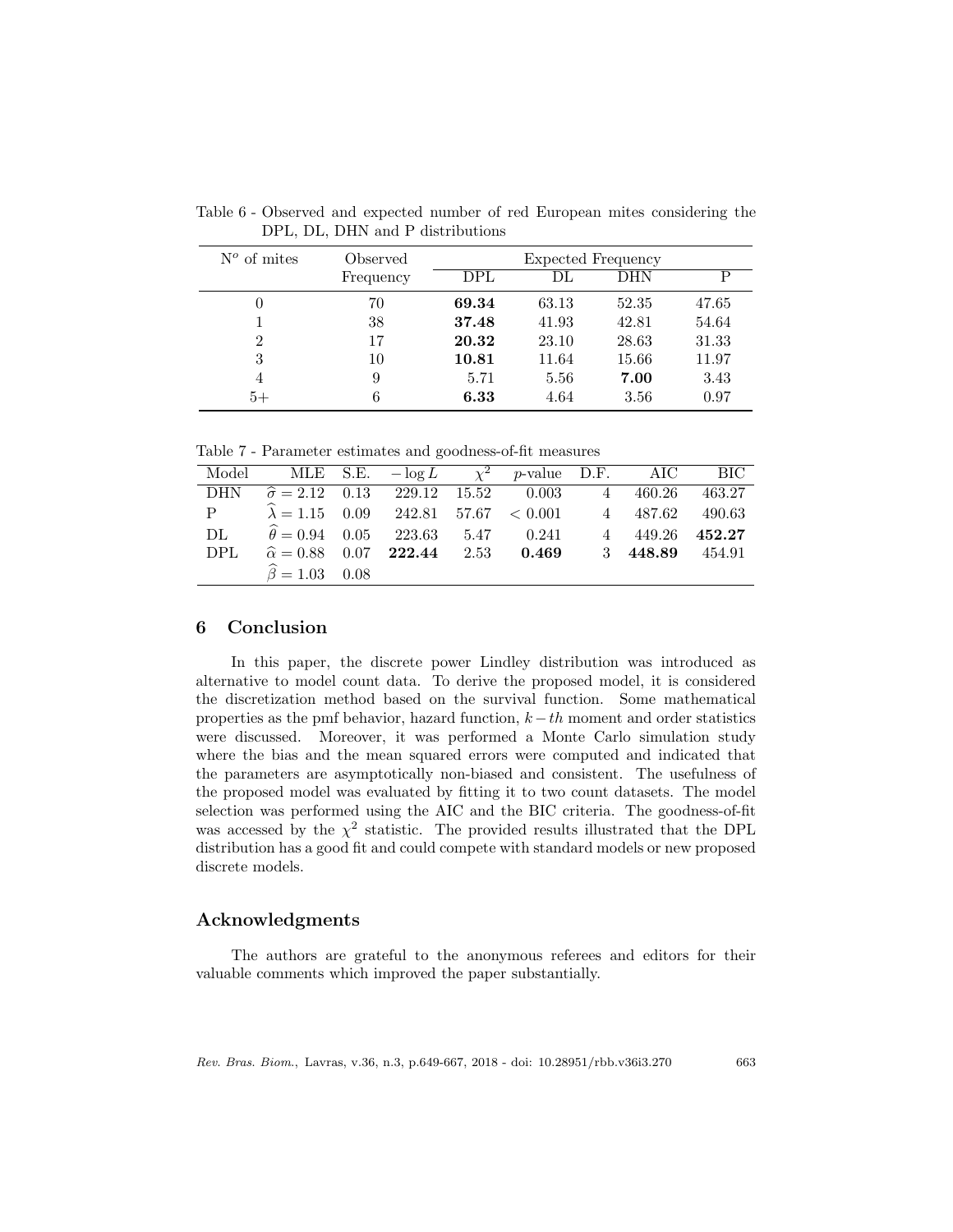OLIVEIRA, R. P.; MAZUCHELI, J.; SANTOS, M. L. A.; BARCO, K. V. P. Uma análoga discreta da distribuição potêencia de Lindley e suas aplicacoes. Rev. Bras. Biom., Lavras, v.36, n.3, p.649-667, 2018.

- RESUMO: Métodos para gerar uma distribuição discreta análoga a uma distribuição contíinua têm sido amplamente considerados nas últimas décadas. Em geral, o procedimento de discretização compreende transformar atributos contínuos em atributos discretos, gerando novas distribuições de probabilidade que poderiam ser uma alternativa aos tradicionais modelos discretos, como os modelos Poisson e Binomial, comumente usados na análise de dados de contagem. Tambéem evita o uso contínuo na análise de dados estritamente discretos. Neste trabalho, utilizando o método de discretização baseado na função de sobrevivência, é introduzido um análogo discreto da distribuição de potência de Lindley. Algumas propriedades matemáticas são estudadas. A teoria da máxima verossimilhança é considerada para estimativas e inferência assintótica. Um estudo de simulação também é realizado para avaliar algumas propriedades dos estimadores de máxima verossimilhança do modelo proposto. A utilidade e exatidão do modelo proposto ´e avaliada usando conjuntos de dados reais fornecidos pela literatura.
- PALAVRAS-CHAVE: Discretizacao; distribuição potência de Lindley; simulação de Monte Carlo; estimadores de máxima verossimilhança.

## References

BAKOUCH, H. S.; JAZI, M. A.; NADARAJAH, S. A new discrete distribution. Statistics, Taylor & Francis, v. 48, n. 1, p. 200–240, 2014.

BARCO, K. V. P.; MAZUCHELI, J.; JANEIRO, V. The inverse power Lindley distribution. Communications in Statistics-Simulation and Computation, Taylor & Francis, p. 1–16, 2017.

BLISS, C. I.; FISHER, R. A. Fitting the negative binomial distribution to biological data. Biometrics, JSTOR, v. 9, n. 2, p. 176–200, 1953.

BOULLE, M. Khiops: A statistical discretization method of continuous attributes. Machine learning, Springer, v. 55, n. 1, p. 53–69, 2004.

BRACQUEMOND, C.; GAUDOIN, O. A survey on discrete lifetime distributions. International Journal of Reliability, Quality and Safety Engineering, World Scientific, v. 10, n. 01, p. 69–98, 2003.

CHAKRABORTY, S. Generating discrete analogues of continuous probability distributions-a survey of methods and constructions. Journal of Statistical Distributions and Applications, Springer, v. 2, n. 1, p. 1–30, 2015.

CHAKRABORTY, S.; CHAKRAVARTY, D. Discrete gamma distributions: properties and parameter estimations. Communications in Statistics-Theory and Methods, Taylor & Francis, v. 41, n. 18, p. 3301–3324, 2012.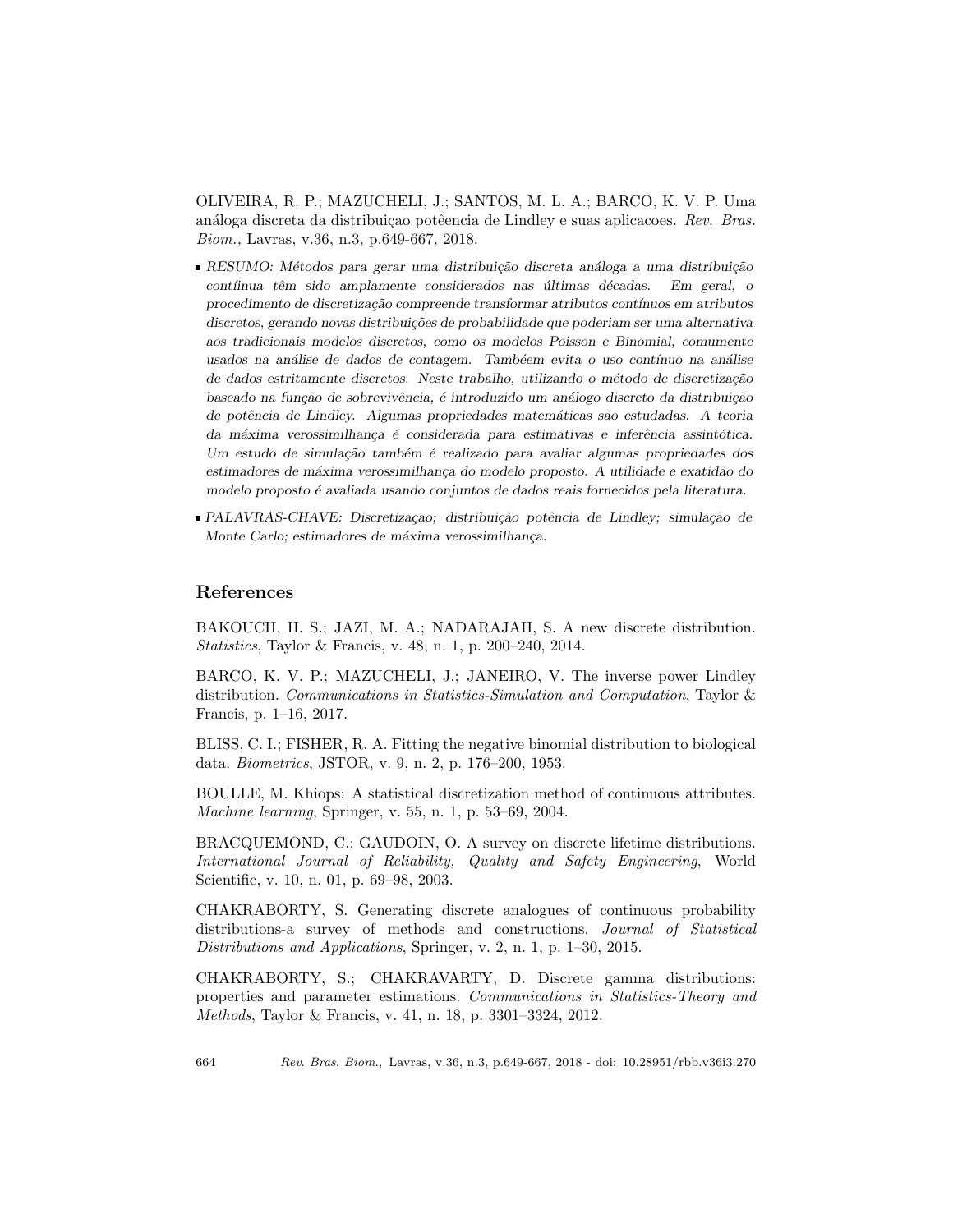CONSUL, P. C.; JAIN, G. C. A generalization of the Poisson distribution. Technometrics, Taylor & Francis Group, v. 15, n. 4, p. 791–799, 1973.

GHITANY, M.; AL-MUTAIRI, D.; NADARAJAH, S. Zero-truncated Poisson– Lindley distribution and its application. Mathematics and Computers in Simulation, Elsevier, v. 79, n. 3, p. 279–287, 2008.

GHITANY, M. et al. A two-parameter weighted Lindley distribution and its applications to survival data. Mathematics and Computers in Simulation, Elsevier, v. 81, n. 6, p. 1190–1201, 2011.

GHITANY, M. E. et al. Power Lindley distribution and associated inference. Computational Statistics & Data Analysis, Elsevier, v. 64, p. 20–33, 2013.

GHOSH, T.; ROY, D.; CHANDRA, N. K. Reliability approximation through the discretization of random variables using reversed hazard rate function. International Journal of Mathematical, Computational, Statistical, Natural and Physical Engineering, International Science Index, v. 7, n. 4, p. 96 – 100, 2013.

 $GÓMEZ-DÉNIZ, E.; CALDERÍN-OJEDA, E. The discrete Lindley distribution:$ properties and applications. Journal of Statistical Computation and Simulation, Taylor & Francis, v. 81, n. 11, p. 1405–1416, 2011.

GÓMEZ-DÉNIZ, E.; VÁZQUEZ-POLO, F.; GARCÍA-GARCÍA, V. A discrete version of the half-normal distribution and its generalization with applications. Statistical Papers, Springer, v. 55, n. 2, p. 497–511, 2014.

GOOD, I. J. The population frequencies of species and the estimation of population parameters. Biometrika, Biometrika Trust, v. 40, n. 3-4, p. 237–264, 1953.

GREENWOOD, M.; WOODS, H. M. The Incidence of Industrial Accidents Upon Individuals: With Special Reference to Multiple Accidents. [S.l.]: HM Stationery Office [Darling and son, Limited, printers], 1919.

HUSSAIN, T.; AHMAD, M. Discrete inverse Rayleigh distribution. Pak. J. Statist, v. 30, n. 2, p. 203–222, 2014.

JAZI, M. A.; LAI, C.-D.; ALAMATSAZ, M. H. A discrete inverse Weibull distribution and estimation of its parameters. Statistical Methodology, Elsevier Science, v. 7, p. 121–132, 2010.

KEILSON, J.; GERBER, H. Some results for discrete unimodality. Journal of the American Statistical Association, American Statistical Association, v. 66, 1971.

KEMP, A. W. Characterizations of a discrete normal distribution. Journal of Statistical Planning and Inference, v. 63, n. 2, p. 223 – 229, 1997.

KEMP, A. W. Classes of discrete lifetime distributions. Taylor & Francis, 2004.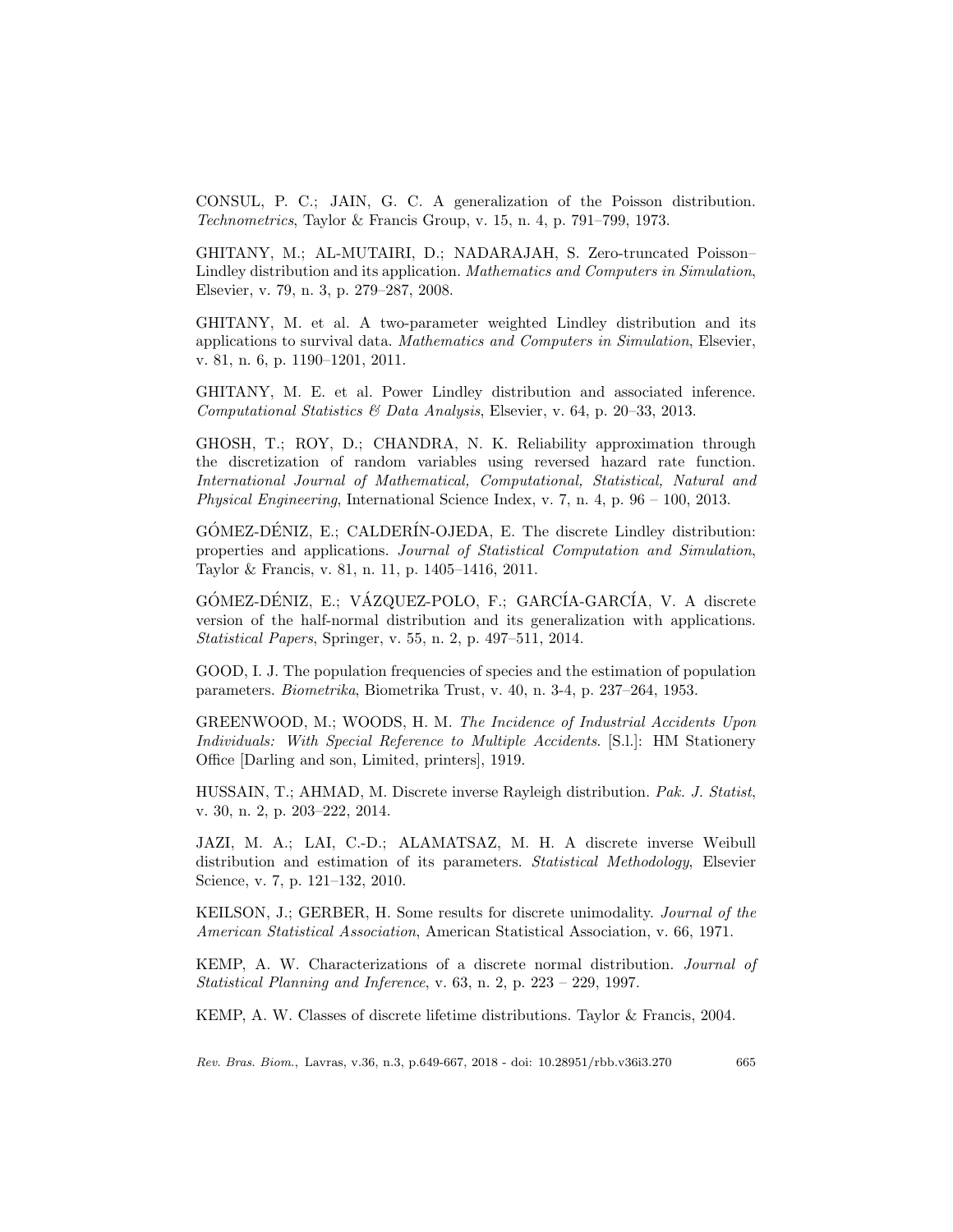KRISHNA, H.; PUNDIR, P. S. Discrete Burr and discrete Pareto distributions. Statistical Methodology, Elsevier, v. 6, n. 2, p. 177–188, 2009.

KULASEKERA, K.; TONKYN, D. W. A new discrete distrlbution, with applications to survival, dispersal and dispersion. Communications in Statistics-Simulation and Computation, Taylor & Francis, v. 21, n. 2, p. 499–518, 1992.

LINDLEY, D. V. Fiducial distributions and Bayes' theorem. Journal of the Royal Statistical Society. Series B (Methodological), v. 20, p. 102–107, 1958.

MEROVCI, F. Transmuted Lindley distribution. International Journal of Open Problems in Computer Science & Mathematics, v. 6, 2013.

NAKAGAWA, T.; OSAKI, S. The discrete Weibull distribution. IEEE Transactions on Reliability, v. 5, p. 300–301, 1975.

NEKOUKHOU, V.; ALAMATSAZ, M. H.; BIDRAM, H. Discrete generalized exponential distribution of a second type. Statistics, Taylor and Francis Group, v. 47, p. 876–887, 2013.

R Core Team. R: A Language and Environment for Statistical Computing. Vienna, Austria, 2016. Disponível em:  $\langle \text{https://www.R-project.org/}\rangle$ .

ROY, D. The discrete normal distribution. Communication in Statistics- Theory and Methods, Taylor and Francis Group, v. 32, p. 1871–1883, 2003.

ROY, D. Discrete Rayleigh distribution. Reliability, IEEE Transactions on, IEEE, v. 53, n. 2, p. 255–260, 2004.

ROY, D.; GHOSH, T. A new discretization approach with application in reliability estimation. IEEE Transactions on Reliability, IEEE, v. 58, 2009.

SANKARAN, M. The discrete Poisson-Lindley distribution. Biometrics, v. 26, p. 145–149, 1970.

SATO, H. et al. A new defect distribution metrology with a consistent discrete exponential formula and its applications. Semiconductor Manufacturing, IEEE Transactions on, IEEE, v. 12, n. 4, p. 409–418, 1999.

SHANKER, R.; MISHRA, A. A quasi Lindley distribution. African Journal of Mathematics and Computer Science Research, Academic Journals, v. 6, n. 4, p. 64–71, 2013.

SHARMA, V. K. et al. The inverse Lindley distribution: A stress-strength reliability model. 2015.

STEIN, W. E.; DATTERO, R. A new discrete Weibull distribution. IEEE Transactions on Reliability, Institute of Electrical and Electronics Engineers, v. 33, n. 2, p. 196–197, 1984.